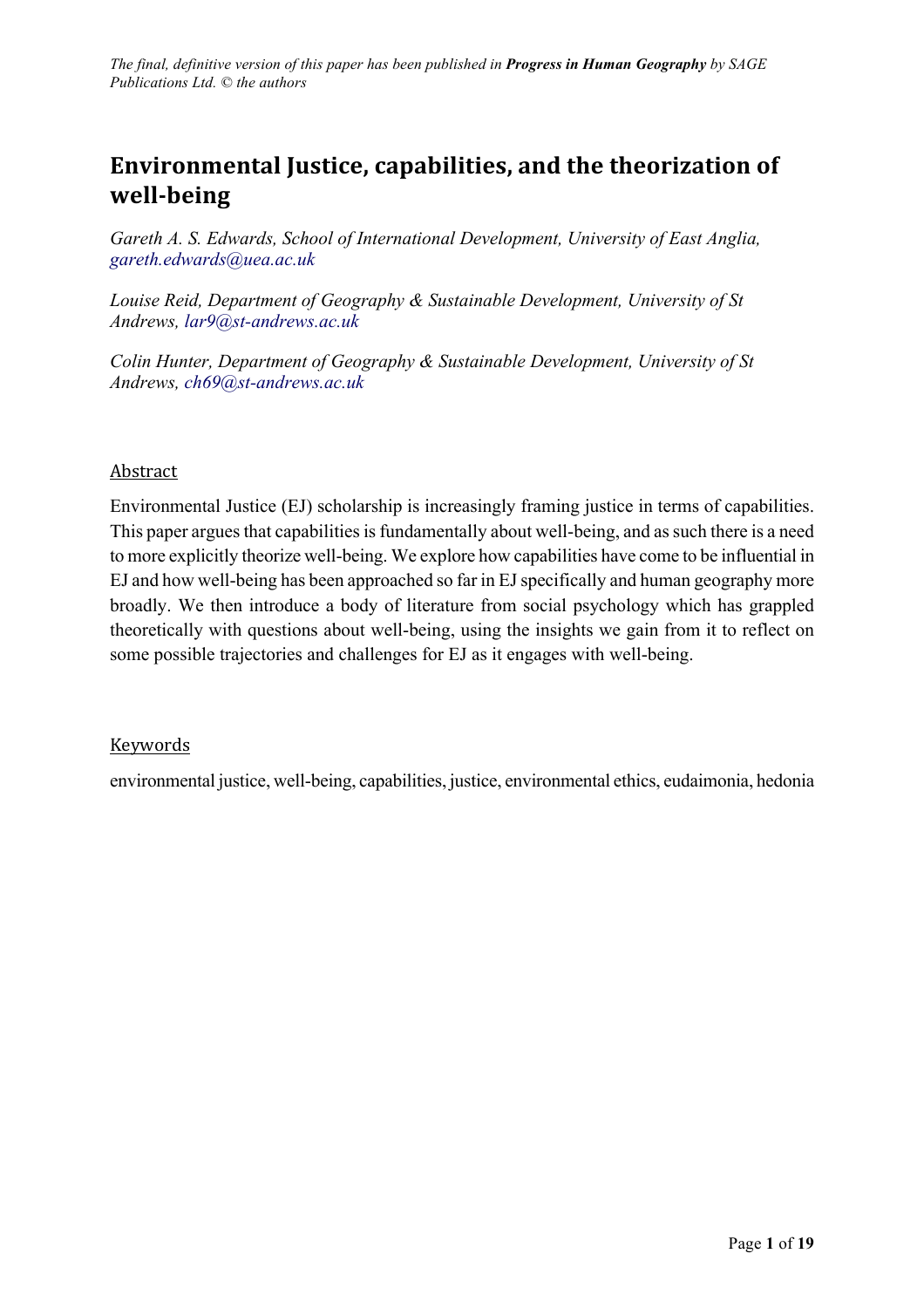### **I. Introduction**

The roots of Environmental Justice (EJ) scholarship are inherently geographical, and can be traced to activists and scholar-advocates in the USA concerned about the co-location of noxious environmental facilities such as landfills, hazardous waste facilities and 'dirty' industry with poor, black communities(Bullard, 1990; Cutter, 1995; Di Chiro, 1996). It has, as Walker (2009b) aptly observed, always worn its normative heart on its sleeve, and so as the literature matured, it is unsurprising that it attracted criticism from both within and without for adopting liberal, distributive notions of justice rather too easily (Swyngedouw and Heynen, 2003) and for being insufficiently self-reflexive in its approach to justice and injustice (Schlosberg, 2004; Walker and Bulkeley, 2006; Walker, 2009b). But if this were true of the early literature—the purpose of which was to highlight some manifestly unjust specific situations mostly affecting communities of colour in the USA—it certainly is not of more recent interventions. EJ is identified by Barnett (2011: 247) as one of "the two areas of debate in geography where the concept of 'justice' is most seriously at stake" (the other being work on 'right to the city')

The first steps to a more robust theorization of justice within EJ were taken by David Schlosberg, who argued based on his analysis of EJ movement demands that justice must be understood as *multivalent* (Schlosberg, 2004). Subsequently, a number of scholars have been pushing the boundaries of theorizing what justice means, drawing on recent shifts in political philosophy which have emphasized the non-distributive dimensions of justice (Young, 1990; Sen and Nussbaum, 1993; Fraser, 1997; Fraser, 2000; Honneth, 2004; Sen, 2009). In particular, a small but critical group of scholars have begun to advocate the 'capabilities approach' to justice as a conceptual scaffolding within which to theorize EJ (Holland, 2008; Walker, 2009b; Walker, 2012; Whitehead, 2009; Schlosberg and Carruthers, 2010; Schlosberg, 2012; Forsyth, 2014; Schlosberg, 2007). Developed predominantly by Amartya Sen and Martha Nussbaum, the capabilities approach seeks to provide an alternative way to understand justice to the Rawlsian paradigm of 'justice as fairness' which has dominated Anglophone political philosophy since the publication of *A Theory of Justice* in 1971 (Sen and Nussbaum, 1993; Nussbaum, 2006; Sen, 2009; Rawls, 1999). The central argument is that justice is not about achieving an appropriate distribution of things between people (Rawls' 'primary goods'), but rather about people being able to live lives that they consider worthwhile (Sen and Nussbaum, 1993).

There is much to like about the capabilities approach, particularly from an EJ perspective, notwithstanding the critiques it has attracted in the philosophical literature (e.g. Jaggar, 2006; Arneson, 2013). But one of its central characteristics is that it explicitly defines justice in terms of the related concept of 'well-being'. Well-being is not frequently subjected to sustained conceptual scrutiny either by EJ scholars or human geographers more broadly. Nor has it, so far, attracted much attention from the broader EJ movement, which has focussed its attention on highlighting and campaigning against the distributive, participatory and (increasingly) cultural manifestations of injustice (Sze and London, 2008). Of course, these are natural and very valid fronts to focus on, and in the course of 30 years significant progress has been made on them. But even notwithstanding the increasing tendency to frame justice in terms of capabilities, well-being is clearly an important undercurrent driving EJ praxis. It is the well-being of disadvantaged people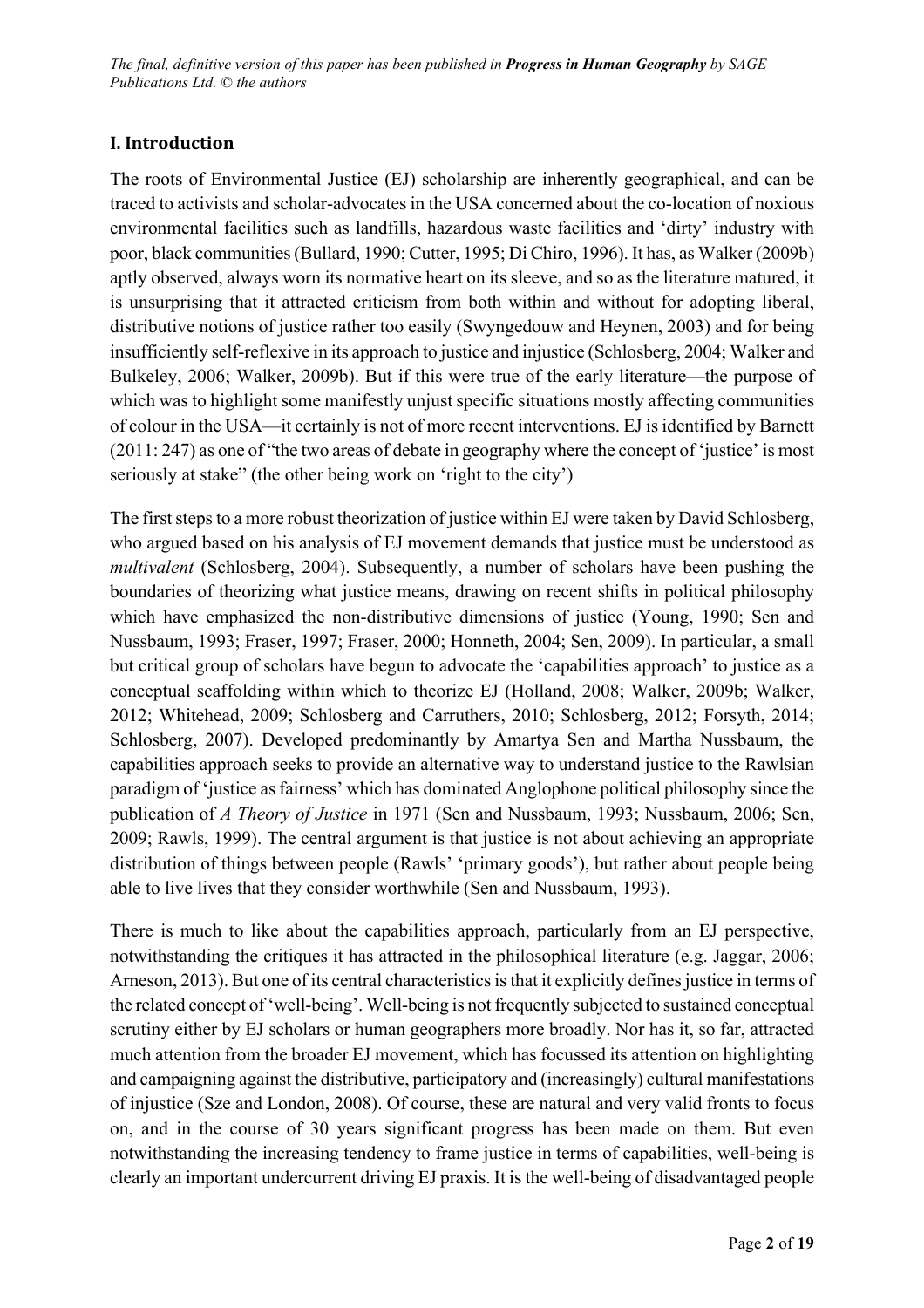and communities relative to their advantaged peers which forms the grist in the struggle for environmental *justice* that the movement organizes around.

So we think the literature has reached a point where it is time to bring well-being more squarely into focus and subject it to some critical scrutiny. We think this is of particular importance in working through the implications of the recent shift towards framing the 'justice' of EJ in terms of capabilities theory. While this paper is focussed predominantly on debates within EJ, it should also be of broader interests to geographers whose work interfaces with questions of well-being, including those working on justice, health, affect and emotion (for a recent themed issue on this, see Schwanen and Atkinson, 2015). In the rest of the paper, then, we argue that capabilities is fundamentally about well-being (Section II); explore how capabilities have come to be influential in EJ (Section III) and how well-being has been approached so far in EJ specifically and human geography more broadly (Section IV); introduce a body of literature from social psychology which has grappled theoretically with questions about well-being (Section V); and, finally, consider some potential future trajectories and research needs.

## **II Capabilities and well-being**

In the early 1990s Amartya Sen and Martha Nussbaum began questioning whether any transcendental theory in the social contract tradition was either theoretically adequate or (more importantly) politically relevant (see Sen and Nussbaum, 1993). Of course, the towering theory in this tradition was—and remains—Rawls' *A Theory of Justice*, on which both focussed their critical attention. Rawls had set out his theory of justice as an alternative to classical utilitarianism, and deliberately constructed it in transcendental terms, seeking to understand "the principles of justice that would regulate a well-ordered society. Everyone is presumed to act justly and to do his part in upholding just institutions" (Rawls, 1999: 8). Sen argued that theories such as Rawls' may be "marvellously radical", but nevertheless "would not be much invoked in the actual debates on justice in which we are engaged" (Sen, 2009: 100). Nussbaum "singled out Rawls's theory for critical examination because it is the strongest political theory in the social contract tradition that we have" (Nussbaum, 2006: ix), and argued that Rawls and the social contract tradition had failed to provide illumination on debates including women's equality, transnational justice, and inter-species justice (Nussbaum, 2006). The capabilities-based approaches of both Sen and Nussbaum (collectively: 'capabilities theory') emerged as a critique of the social contract tradition in western political philosophy, an alternative approach to justice which both argued was of more utility in explaining the world we live in and providing guidance for how to live better in it. Capabilities theory is a direct challenge to the entire social contract tradition of philosophy, because rather than viewing justice as absolute it instead argues that justice is comparative – it depends on what people value. In practice, this means that capabilities theory sees well-being, rather than the distribution of goods, as the ultimate measure of justice. Sen himself explained it as "a particular approach to well-being and advantage in terms of a person's ability to do valuable acts or reach valuable states of being" (Sen, 1993: 30). Justice is considered to be achieved when people are able to live lives that they consider to have value.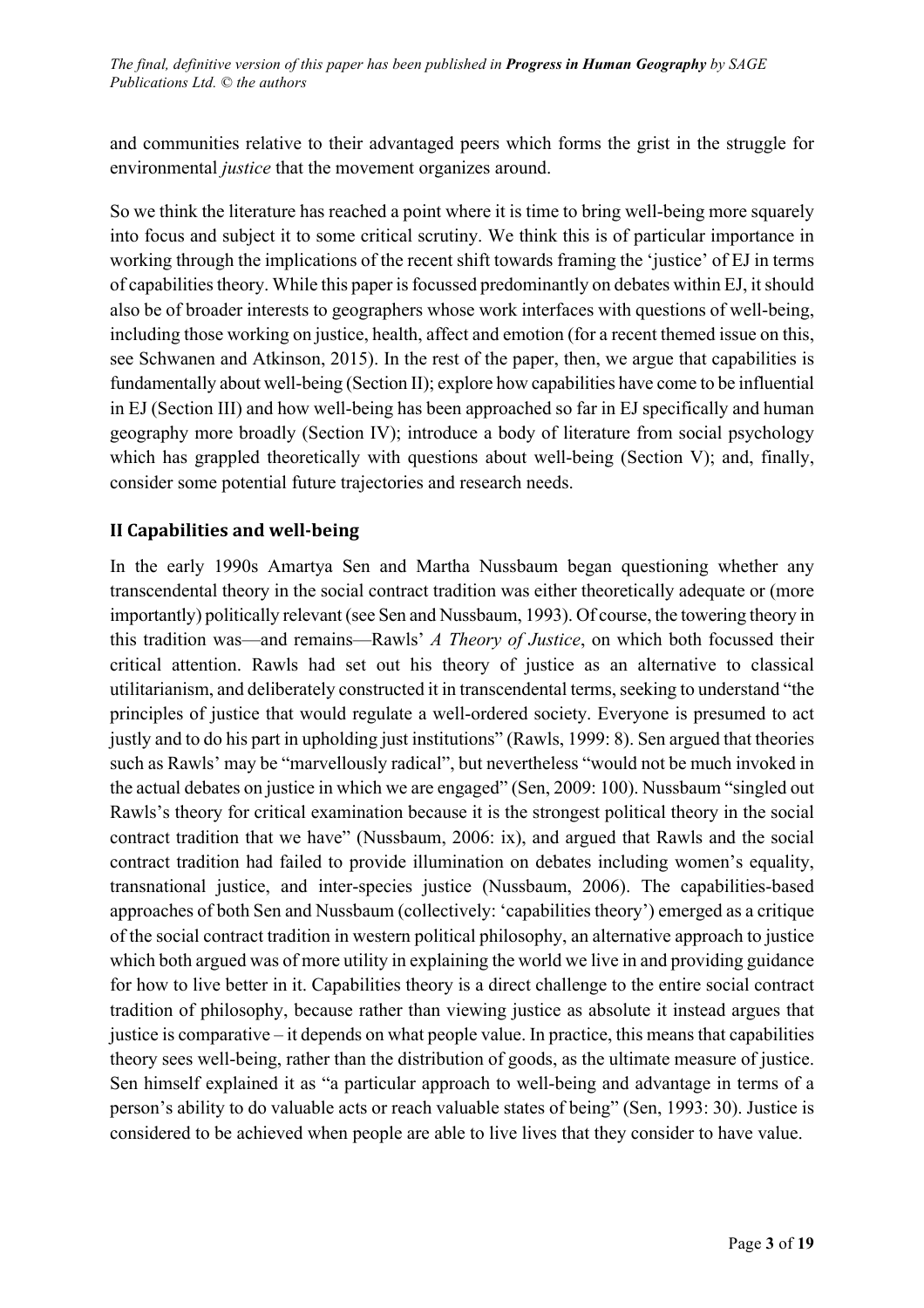Subsequently, Sen and Nussbaum have diverged in how they assess this value: Nussbaum towards an Aristotelian objective-list account which suggests a finite number of relevant human functionings that must be considered (though she has subsequently retreated from this position see Arneson, 2013), and Sen towards a less prescriptive account of capabilities in which "individual advantage is judged … by a person's capability to do things he or she has reason to value" (Sen, 2009: 231). Sen tends to see 'freedom' rather than 'well-being' as the central criterion for justice within the capabilities approach, as it accommodates the notion that people validly value things other than their own well-being alone. However, as Arneson (2013: 195) argues in his critique of Sen's *The Idea of Justice*,

Much the same is true of freedom and capability. They are of supreme importance, but they do not provide reasons for action and policy that stand independent of well-being concerns. Capabilities are crucial means to wellbeing and some aspects of freedom and capability are partly constitutive of important components of well-being. That gives capability its due.

In other words, a good case can be made for well-being as the ultimate value in the capabilities approach, and the implication of this is that any use of the capabilities approach must necessarily be cognisant of broader debates about well-being. In particular, since capabilities theory focusses almost exclusively on individuals as morally-relevant subjects, there seems to be a case for examining work proceeding largely from social psychology on the question of personal (or psychological) well-being, in order to deepen and broaden the understanding of and engagement with the underlying concept of well-being. However, before we introduce this literature, it is important to understand how capabilities theory has emerged in EJ, and also how well-being is already being treated in EJ. We turn to these questions in the next two sections.

### **III.** Environmental Justice, justice pluralism, and capabilities

In the 1980s, activists in the American South began to organise around the growing realisation that environmental 'bads' such as toxic waste dumps and dirty industry were overwhelmingly colocated with black communities, particularly poor ones (Bullard, 1990). If the initial concern was of 'environmental racism', it quickly developed into a broader movement for 'environmental *justice*' building on the achievements of the civil rights movement in particular, as well as elements of the environmental movement. EJ was first and foremost an activist concern, but quickly developed into a broader political and scholarly project (Cutter, 1995; Debbané and Keil, 2004; Walker, 2009a). As it grew, the justice concerns of actors working under an EJ 'umbrella' have diversified greatly; from the disproportionate ability of elites to shape the global economy through institutions such as the World Trade Organization to the right of indigenous and local communities to be recognised as valid interests in land-use discussions in both developed and developing countries in addition to context-specific demands over environmental quality (Schlosberg, 2004; also Agyeman et al., 2003). Perhaps for this reason, the EJ movement has never sought to develop a unifying narrative on justice, and EJ scholarship has largely followed suit. Rather than seeing the 'militant particularism' of the EJ movement as a weakness (as David Harvey does, see Harvey, 1996), EJ scholars have constructed the necessary theoretical supports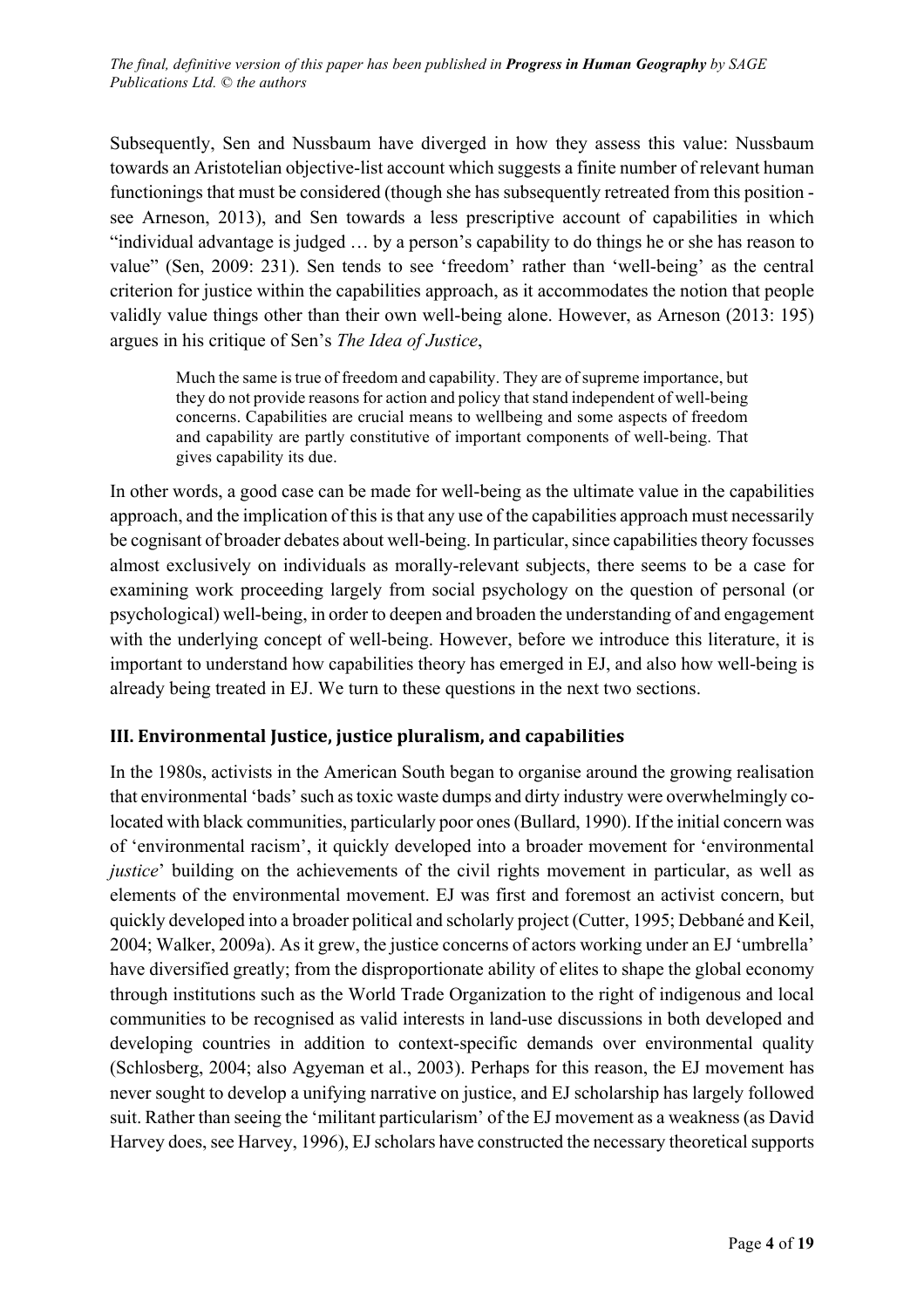for understanding justice as multivalent and pluralistic, recognising diversity without attempting to homogenise it.

David Schlosberg's work has been influential in this regard. He argued that justice should be understood as 'trivalent', requiring attention to issues of distribution, participation and recognition as "three interlinking, overlapping circles of concern" (Schlosberg, 2004: 521; also Schlosberg, 2007). If distribution and participation can be mapped onto traditional, liberal justice concerns, the notion of recognition is derived from work in left-wing and feminist political philosophy which has questioned the primacy of distribution in the justice calculus(Fraser, 1997; Honneth, 2004). This trivalent understanding of justice has subsequently been widely adopted in the literature, which has been characterised in recent years by a commitment to 'justice pluralism' (Walker and Bulkeley, 2006; Holifield et al., 2009; Walker, 2012; Martin, 2013). The engagement with the 'capabilities approach' to justice has emerged as scholars have developed this engagement. In *Defining Environmental Justice* (2007), Schlosberg introduced EJ scholars to capabilities theory, arguing that capabilities could be understood as an additional dimension of justice and that capabilities theory could also be a more productive theoretical edifice within which to theorize EJ than the contractarian, liberal egalitarian 'justice as fairness' approach associated with Rawls. In this sense, the turn to capabilities was in part a response to claims from some critics that EJ had lost its radical edge. Swyngedouw and Heynen (2003), for instance, argued in making their case for the merits of Urban Political Ecology over EJ that "the environmental justice movement speaks fundamentally to a liberal and, hence, distributional perspective on justice, in which justice is seen as Rawlsian fairness and associated with the allocation dynamics of environmental externalities" (Swyngedouw and Heynen, 2003: 910). This argument resonated with critiques even from within the EJ tradition. For instance Gordon Walker observed that geographical EJ scholarship "has been largely bereft of sustained reasoning about what the justice in environmental justice should constitute and why" (Walker, 2009b: 205), and Ryan Holifield showed how the Clinton administration deployed neo-communitarian strategies in an (ultimately, in his view, unsuccessful) attempt to make "the idea of environmental justice, usually invoked as a challenge to market-driven environmental policy, compatible with processes of neoliberalization" (Holifield, 2004: 287).

For Schlosberg, Walker and a growing list of others, capabilities theory supports the core beliefs and radical heart of EJ praxis, while adding nuance and sophistication to the theorization of justice, most notably providing theoretical support for the idea and practice of justice pluralism (Schlosberg, 2007; Schlosberg, 2012; Schlosberg, 2013; Walker, 2009b; Walker, 2012; Schlosberg and Carruthers, 2010; Martin, 2013; Holland, 2014). Walker explains why it is a good fit for EJ: "it has an internal pluralism, incorporates a diversity of necessary forms of justice, rather than privileging only one, and retains flexibility in how functionings and flourishings are to be secured" (Walker, 2009b: 205). Indeed, with some minor adjustments—such as the admonition that Sen's rather individualistic application of capabilities should be "extended to include collective or community functioning" (Walker, 2009b: 204; following Schlosberg, 2007)—capabilities is rapidly becoming the core theoretical edifice within which to understand and theorize (environmental) justice. But given that well-being is the ultimate value in the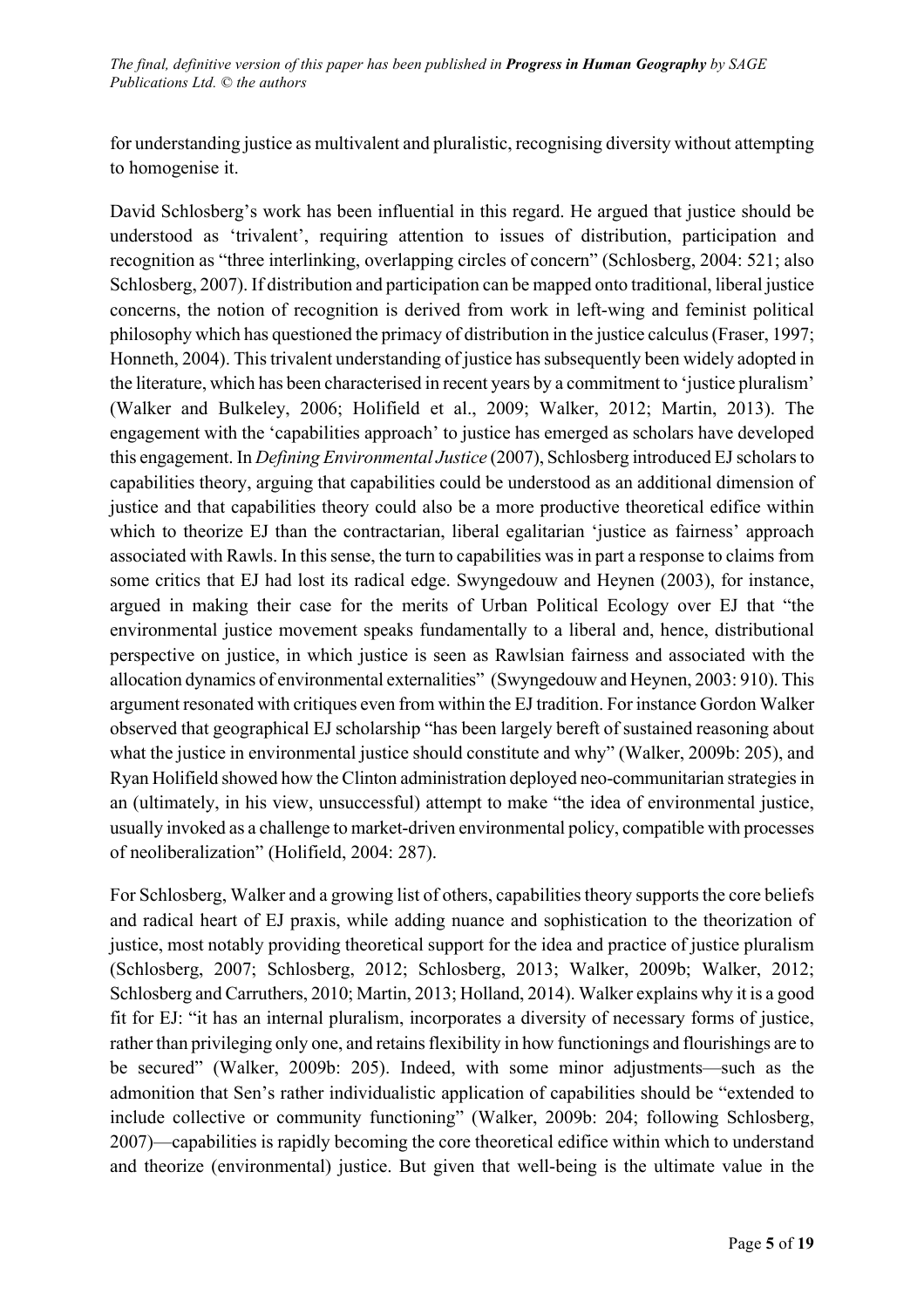capabilities approach, we argue that EJ scholars need to begin to pay much more direct and careful attention to their theorization of well-being, as well as their theorization of justice.

# **IV.** Locating well-being within EJ

Well-being, it must be conceded, is not prominent in the EJ literature, although preserving or improving the well-being of particular communities is the motive force behind much of the organizing conducted under an environmental justice umbrella (Mohai et al., 2009). If we are to draw up a rather crude schema to categorise the explicit mentions of well-being in the literature, two formulations emerge: as 'economic well-being', where it is broadly synonymous with what neoclassical economists call 'utility', and as an ancillary of health. In neither formulation is wellbeing really the object of analysis. Rather, it is an input to or an outcome of particular relationships and conditions, something quantifiable and measurable, something rather uncontroversial.

An example of the first formulation can be found in Haughton's attempt to assess the EJ implications of four different models of sustainable urban development. Haughton (1999: 234) argues that "Moving toward sustainable development requires economic and social systems that encourage environmental stewardship of resources for the long term, acknowledging the interdependency of social justice, economic well-being, and environmental stewardship". Here, well-being is something analytically distinct from social justice, though Haughton advocates its interdependency with both justice and environmental concern. But most of the time, the absence of any specific mention of well-being has the effect of silently legitimizing the preference-based accounts so prominent in mainstream economic thinking. Indeed, Sagoff (2008) takes the whole discipline of environmental and neoclassical welfare economics to task for assuming that wellbeing can be expressed as a function of willingness-to-pay, with the effect that preferencesatisfaction can be used as a proxy for it. Dodds (1997), likewise argues for a more expansive understanding of well-being than that generally adopted by environmental economists, and a host of more recent interventions have taken issue with it in both philosophical and practical terms (e.g. Ferraro and Reid, 2013; Bina and Vaz, 2011; Frey and Stutzer, 2005; Layard, 2005).

The second formulation binds well-being to health. For example, Albrecht (1995: 68) argues that the EJ movement "is leading many minority and lower-income citizens to demand a greater voice in decisions that affect their *health and well-being*", and Adger (2002: 1719) observes that "It is the poor who reside and work in places where unsustainability is bad for your *health and wellbeing* and who have little or no choice in their lifestyles". Indeed, the conflation of health and well-being is even detectable in recent work bringing together EJ and health geographies (Pearce et al., 2010). This is not surprising, in one sense. The origins of the moniker can be traced to the World Health Organization's 1948 definition of health as a 'state of … wellbeing' rather than the 'absence of disease', which was an attempt to "reconceptualize health and health care practice away from a focus on the individual and absence of specific diseases towards seeing health as a positive attribute" (Fleuret and Atkinson, 2007: 106). However, as commentators both within health geography and social psychology have observed, in practice the 'health and well-being' moniker has successfully broadened the conceptualization of health but entirely failed to define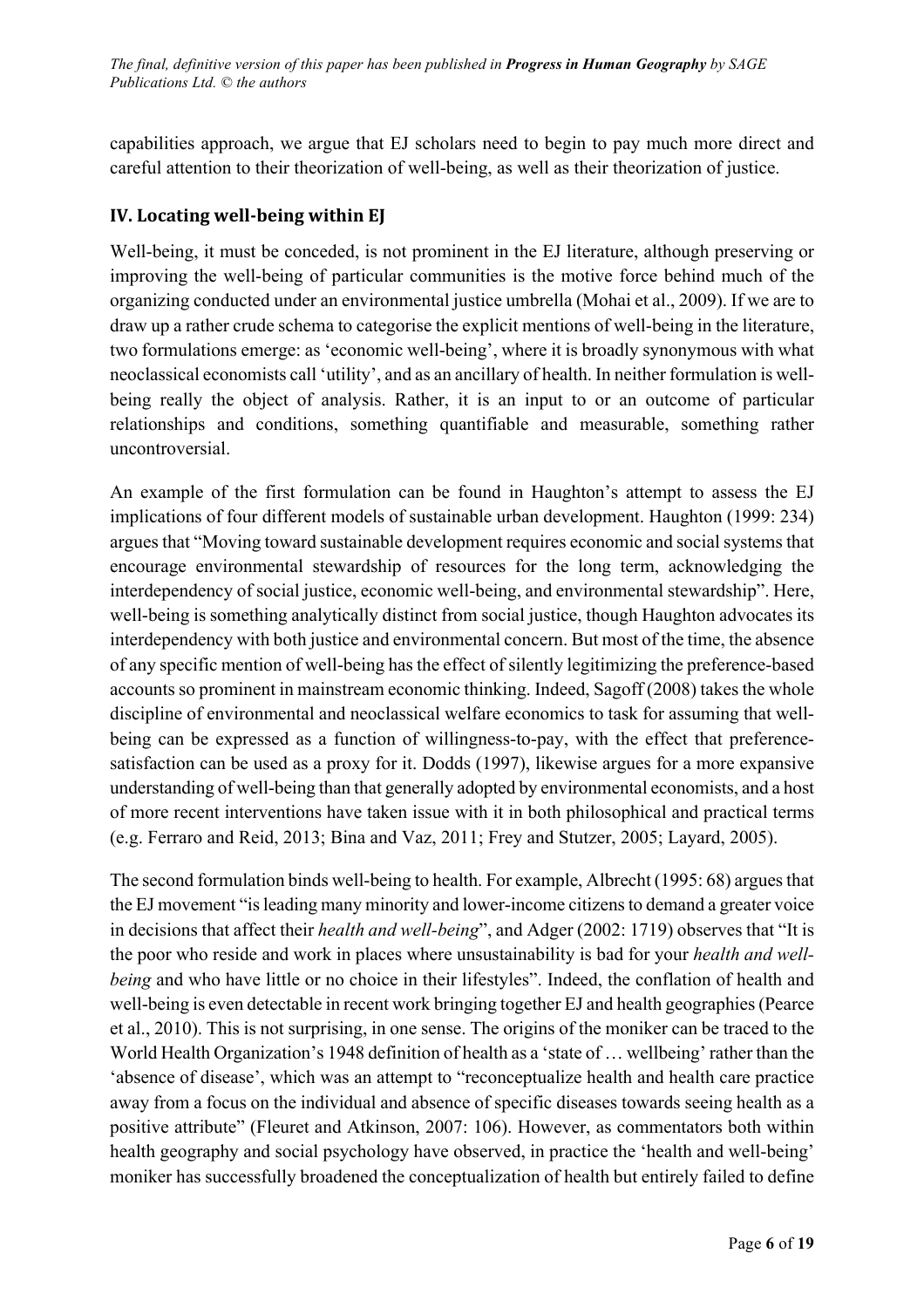well-being (Fleuret and Atkinson, 2007; Bourke and Geldens, 2007), despite wide usage in the medical humanities and health geography in the last 20 years. Moreover, bundling health and well-being together in such a fashion implies a direct relationship between health and well-being which is hard to sustain either in philosophical terms or in reality.

Thus, while well-being has always been an implicit concern of the EJ movement, EJ scholarship has not directly sought to theorize it. If the recent shift to capabilities within EJ reflected a 'theoretical turn' which sought to correct a rather uncritical and unproblematic approach to the 'justice' of EJ, a similar shift is needed in how scholars engage with the related notion of wellbeing. But this theorization is relatively under-developed at present, even amongst scholars working with capabilities theory. Explicit discussion of or reflection on well-being is not prominent in Schlosberg's early work, which has been particularly influential in charting out the applicability of the capabilities approach to EJ(Schlosberg, 2007; Schlosberg, 2013), despite the fact that Schlosberg and Carruthers (2010: 15) summarise the capabilities approach as being centrally concerned with "the justice of arrangements not simply in distributive terms, but more particularly in how those distributions affect the ultimate wellbeing and functioning of people's lives".

Other commentators have raised well-being more explicitly. Breena Holland recently argued that, at least in Nussbaum's approach, one of the most significant benefits of capabilities is the fact that they "provide a more accurate account of individual well-being than a person's goods and resources can illuminate" (Holland, 2014: 69), such that capabilities theory illuminates "the basic features of a theory of well-being that defines both what comprises well-being and why, thus conceived, it can improve well-being assessment as theorized and practiced in international development policy" (Holland, 2014: 69). Capabilities, in this sense, is an approach to defining well-being, and justice is to be found in the extent to which people are able to achieve this wellbeing. Gordon Walker's (2009b) brief intervention in *Antipode*, likewise, puts well-being in a central position in talking about the *substance* of capabilities, showing that for him capabilities *are* fundamentally about well-being. Walker finds "much potential in using the capabilities approach to structure normative thinking about environmental concerns … While there are some (a few) core aspects of human well-being thatsurely do transcend place and time, there are others that will be specific and necessarily reflective…" (Walker, 2009b: 205, emphasis added). Subsequently, writing with Day, Walker argues that "the injustice of fuel poverty can be read as a lack of recognition of the needs of certain groups, and, more fundamentally, as a lack of equal respect accorded to their wellbeing" (Walker and Day, 2012: 71).

So scholars are somewhat inevitably being drawn into discussions about well-being as they seek to develop a capabilities-based EJ. But much more needs to be done in this regard, because as Ballet *et al.* (2013) acknowledge in an early attempt to defend a capabilities-based conception of EJ, "The capabilities approach is an attempt to renew the assessment of wellbeing, in a manner that can stand up to utilitarianism and resourcist approaches" (Ballet et al., 2013: 29). As it stands, however, well-being remains under-theorized in the EJ context, something which the capabilities approach seeks to give form to but which remains out of direct sight. Here there seem to be clear gains to be made from engaging with work, mainly from social psychology, which has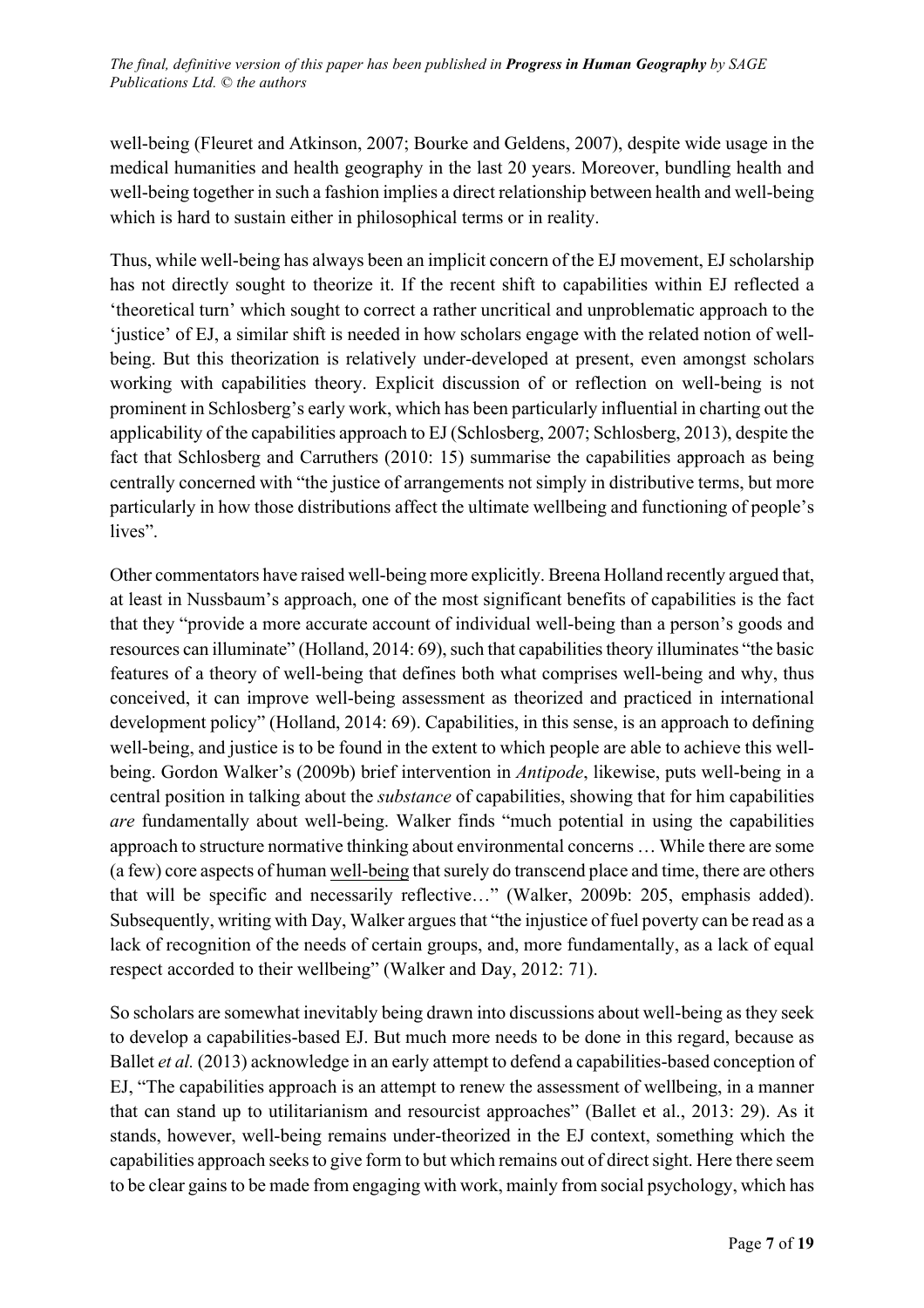sought to theorize and understand the psychological dimensions of personal well-being. We believe that engagement with this literature provides an entry-point into a theorization of wellbeing which would be productive for EJ scholars to explore. We turn to this literature in the next section.

# **V. Theorizing well-being**

There is a significant body of literature, mainly within the social psychology tradition, which focusses on what it means to be well or unwell (Diener and Biswas-Diener, 2008; Mathews and Izquierdo, 2009), how these understandings of wellness relate to life experiences (Christopher, 1999), and how well-being can be measured (Linley et al., 2009). Where well-being is used without a qualifying prefix (as with the capabilities approach) it is generally some kind of *personal* or psychological well-being which is being discussed, but a wide variety of qualifiers are often brought into the discussion. For instance, we can consider well-being at specific times (such as childhood well-being) in specific locations (such as neighbourhood well-being) or for different groups of people, such as communities, societies and cultures (community well-being, social well-being and cultural well-being respectively). Well-being is a difficult concept to pin down. In this section, we introduce this literature, examine the dominant theorizations of wellbeing within it, and consider how they relate to the capabilities approach and EJ more broadly. We confine our discussion here to notions of personal—or what might better be called psychological—well-being, reflecting the key role that individual psychology has had in these debates. Such notions seem to us most directly relevant to the capabilities approach, but it is likely that EJ scholars would want to engage with related notions, particularly those centred on community, in addition, building on the work of Schlosberg (2007).

Much of the psychological well-being literature is—not surprisingly—dominated by social psychology, although the philosophical bases of the debates reach back as far as the ancient Greeks. Such literature has been divided fairly straightforwardly into two approaches to wellbeing. The first conceptualizes well-being in hedonic terms, arguing that well-being is about achieving a state of subjective personal happiness<sup>i</sup>. It has tended to use the term 'subjective wellbeing' (Diener et al., 1999; Kesebir and Diener, 2008; Pavot and Diener, 1993; Tiberius, 2004), and we might draw some parallels between it and debates in EJ which have sought to explore the subjectivities and experiences of (in)justice. The second conceptualizes well-being in eudaimonic terms, arguing that well-being entails much more than simply feeling subjectively happy; that well-being is about achieving a satisfaction with one's life whether or not one feels subjectively happy (Huta and Ryan, 2009; Ryan and Deci, 2001; Ryff and Singer, 2008). Human geographers have also engaged with discussions of well-being, with recent articles on the 'geographies of well-being' (Schwanen and Atkinson, 2015; Atkinson, 2013) illustrating the contributions of geography in recognising the concept as subjective and relational (Andrews et al., 2014; Atkinson and Joyce, 2011; Kearns, 2014), related to ideas of emotion (Tucker, 2011). Whilst this is a growing body of scholarship, the distinction between philosophical traditions of hedonia and eudaimonia is not one that EJ scholars or human geographers more broadly have engaged with in a sustained way.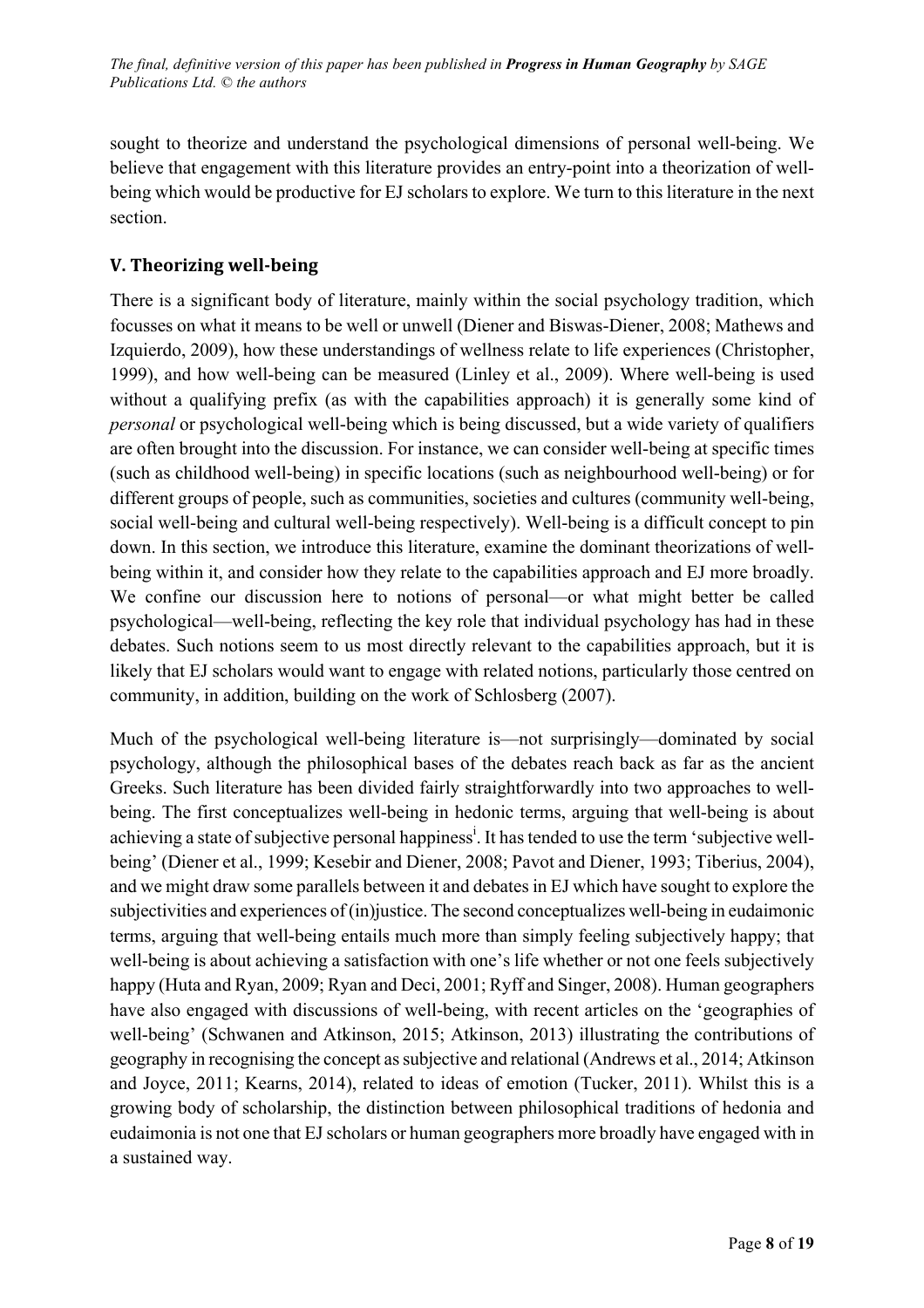The literature in the hedonic tradition focusses on understanding and examining how satisfied individuals are with particular elements of their lives, such as work, health and relationships. It understands well-being in terms of positive emotions and moods, or alternatively the absence of negative emotions and moods(Kesebir and Diener, 2008). Scholars working on subjective wellbeing have sought to measure well-being through proxies such as the extent to which individuals feel happy and satisfied in life, and then developed scales of well-being in an attempt to facilitate comparisons of relative psychological well-being between people (Diener et al., 2006). In developing such comparative instruments, there are parallels with the way the neoclassical economic tradition uses preference satisfaction as a proxy for well-being. But the work on psychological well-being adopts a much broader framing of the drivers of well-being, and articulates with broader work from philosophy which strongly rebuts the suggestion that preference satisfaction is a reliable proxy for even hedonic well-being. As O'Neill argues,

"Individuals' preferences are a reliable guide to hedonic well-being only if at least two conditions are met: first, personal hedonic well-being is the object of their preferences; second, they are able make reliable judgements about what will make them happy ... there are often good reasons to question the first condition. However, it is the second condition that has been principally questioned in recent hedonic research." (O'Neill, 2008: 12)

Notwithstanding its internal debates, the hedonic approach to well-being has been criticised for assuming that there is one single pursuit of happiness (Mathews and Izquierdo, 2009), and that happiness should be maximised wherever and whenever possible (Fleuret and Atkinson, 2007). Furthermore, measures of hedonia have been criticised for being of limited scope as they only measure certain, limited aspects of life satisfaction (Mathews and Izquierdo, 2009). In this context, we turn our attention to the major competing approach to theorizing well-being: the eudaimonic approach.

Eudaimonia is a more encompassing concept than hedonia and understands well-being in terms of a person's ability to flourish, where flourishing encompasses elements such as success and virtuousness in addition to happiness. In terms of psychological well-being, the key distinction between hedonic and eudaimonic perspectives is that the former emphasises the absence of negative feelings or life events, whilst the latter does not. For eudaimonic theorists such as Ryan and Deci (2001), events that do not provide pleasure or contribute to an individual's (subjective) happiness may nonetheless allow the individual to flourish and thus contribute to their well-being. In essence, within the eudaimonic tradition, psychological well-being can exist through the achievement of goals that are not necessarily pleasure-giving, with happiness only ever one part of what makes individuals feel 'well'. However, if there is debate in the hedonic tradition over what is required to ensure, and how to measure happiness, there is an even greater division amongst eudaimonic theorists. This division concerns the exact meaning and translation of 'eudaimonia', and in particular the psychological needs important for personal well-being and how it may be measured. The first is 'psychological well-being' (PWB), which was developed by Carol Ryff and colleagues and argues that there are motives underlying eudaimonic well-being, which can be measured across six dimensions; autonomy (a sense of self-determination); environmental mastery (capacity to manage one's life and surrounding world); positive relations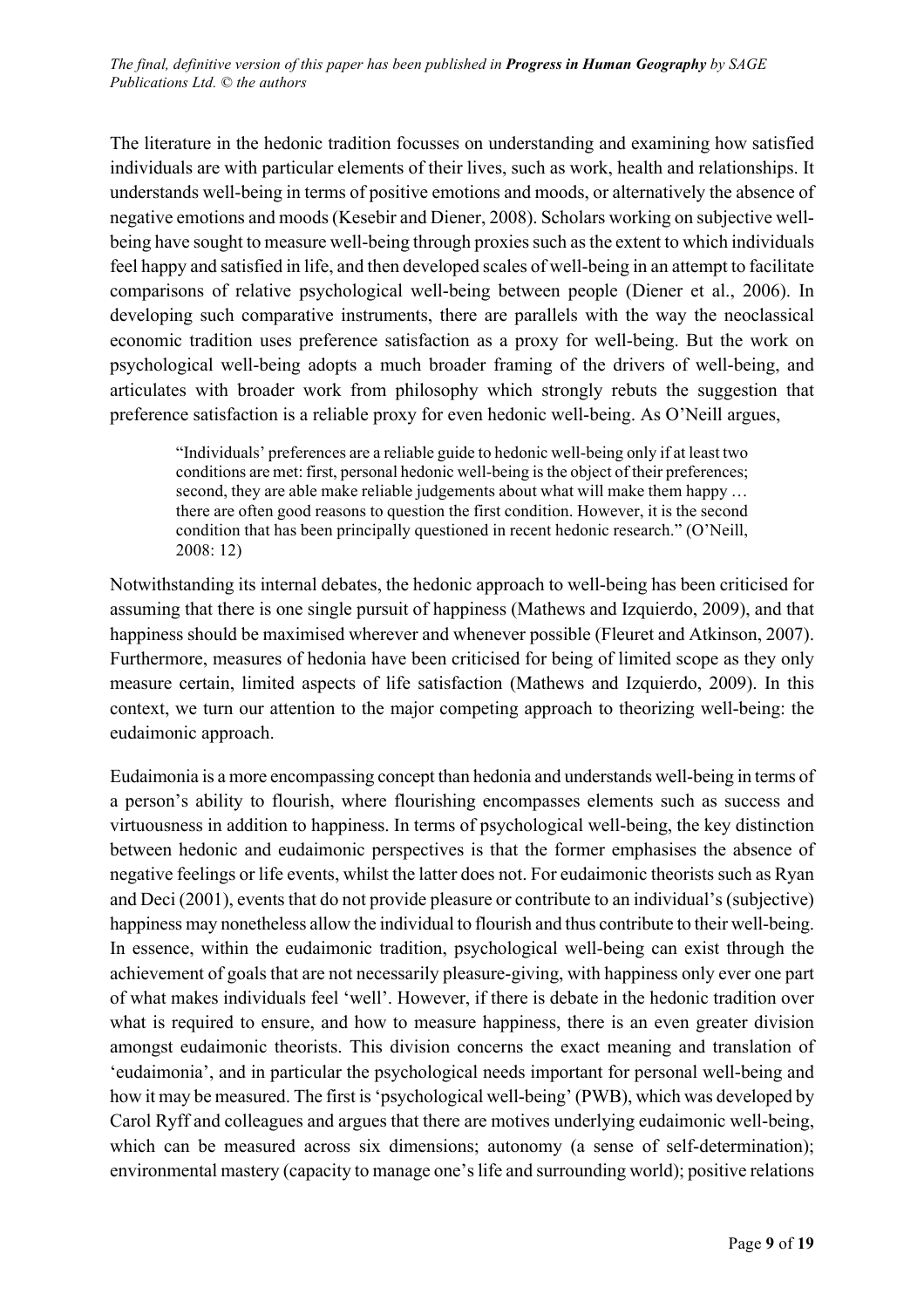with others; purpose in life (belief that one's life is purposeful and meaningful); personal growth (a sense of continued growth and development as a person); and self-acceptance (a positive evaluation of oneself and one's past life). The second is 'self-determination theory' (SDT) (Ryan and Deci, 2001), which argues that there are three basic needs: having the choice to do what one wants (autonomy); being effective and achieving valued outcomes (competence); and, to love and be loved (relatedness), and that the degree to which these are achieved impacts on well-being. PWB and SDT share an interest in establishing the degree to which an individual's behaviour is self-motivated and self-determined, and both use an objective list of factors to explain such phenomena. The critical difference between the two is that whereas SDT identifies the principal factors that *create* well-being, PWB identifies factors to *define* well-being.

Of course, the hedonic and eudaimonic approaches to well-being cannot be entirely divorced from each other, and though there are significant philosophical differences, scholars have increasingly come to understand that they are not necessarily mutually exclusive. For example, studies have shown that if individuals have positive feelings they are also more likely to report higher levels of meaning in life (Diener and Biswas-Diener, 2008). This suggests some interdependency between hedonic and eudaimonic 'forms' of psychological well-being which is yet to be fully understood but may have important repercussions for how well-being is theorized. Indeed, O'Neill (2006; 2008) has argued for a rapprochement between the eudaimonic and hedonic approaches to well-being in the context of environmental thought, suggesting that eudaimonia is catholic enough to provide space for both approaches. Other studies have sought to quantify the difference between hedonia and eudaimonia at a variety of scales (including national and international studies, and within and across cultures), in an attempt to understand and explain the differences between those who report higher or lower levels of personal well-being (Fleuret and Atkinson, 2007). Typically, this body of research has examined relationships between wellbeing and other factors such as health, achievement, social relationships, religion, aging and personality. An example is the work of Ryff *et al.* (2004), which explored the extent to which eudaimonic and hedonic constructs and measures of well-being correlate with indicators of physical health.

One of the key challenges for scholars working on well-being has been the fact that a sense of well-being is highly specific to individuals, hard to causally relate to external conditions, and variable across the life span of people (Ryff et al., 2004). For instance, conditions such as physical health or housing quality may be poor, but a sense of well-being high (Fleuret and Atkinson, 2007). Likewise, there is considerable consensus that a person's sense of well-being changes across the life-course, with research suggesting a 'U' shaped temporality to peoples' sense of their own well-being, such that well-being reaches a minimum in middle age (mid to late 40s), regardless of generation (Blanchflower and Oswald, 2008). The hedonic tradition has been most susceptible to the criticism that it is indifferent to the future, which O'Neill argues is a significant weakness, because "The future determines what appraisal we can give to the present" (O'Neill, 2006: 165). In short, the complexity and diversity of interpretations of well-being poses significant challenges, even within the psychological tradition. In EJ scholarship, terms such as well-being, happiness, flourishing, capabilities and functionings all come up, often used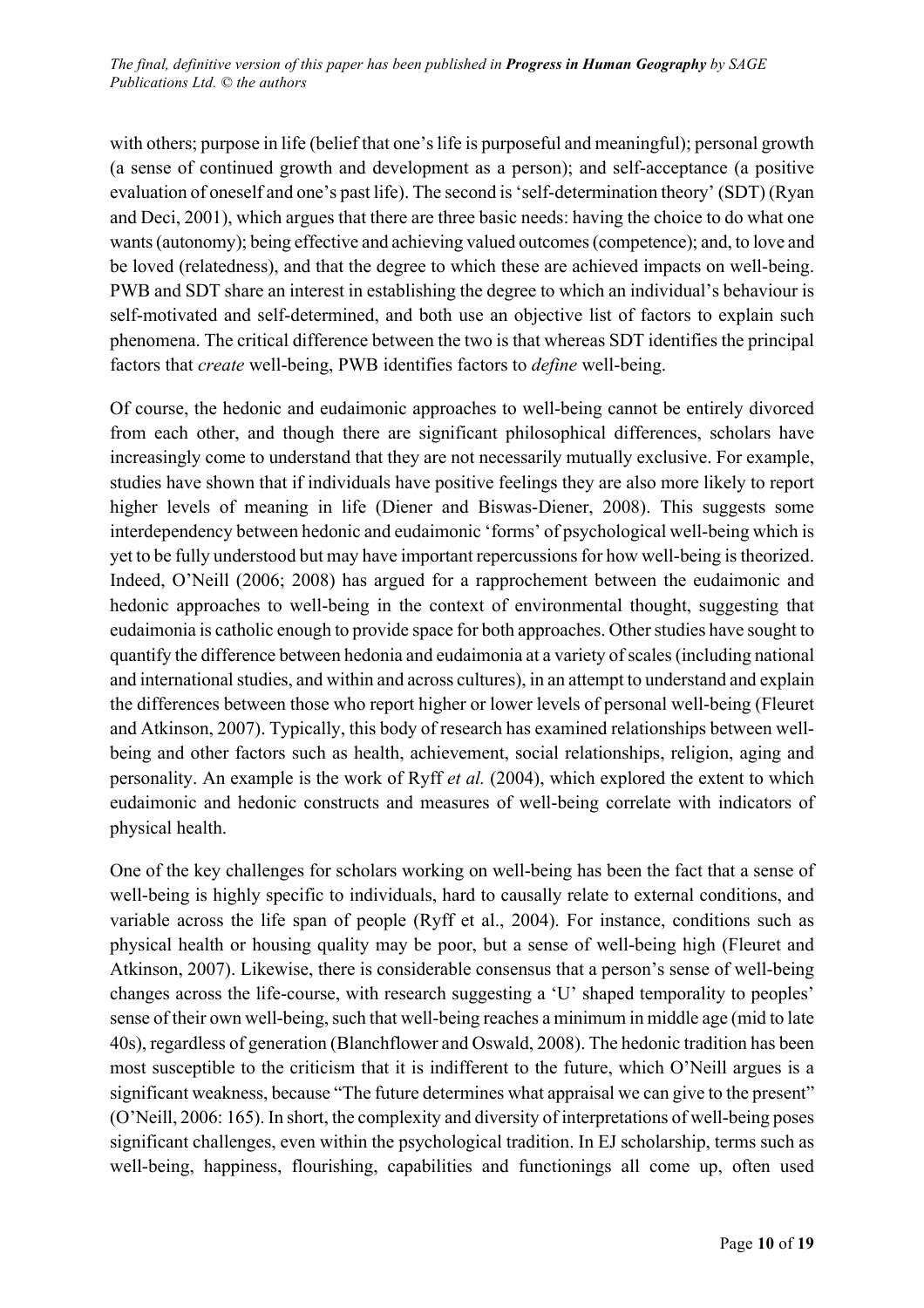interchangeably. But this 'loose' usage obscures ontological and epistemological differences – including fundamental ones – and suggests that a much more direct and substantive engagement with the theoretical debates about the meaning and pursuit of well-being is required, particularly if capabilities is to provide the theoretical scaffolding within which the 'justice of EJ' is pursued and defined. In the next section, we attempt to begin this process by locating EJ relative to the hedonic and eudaimonic approaches to well-being and highlighting some potential traps as well as some opportunities raised by the increasing shift towards a capabilities approach to justice.

# **VI. Trajectories: What kind of well-being for what kind of EJ?**

A fundamental shift is taking place in how EJ scholars theorize justice, as a growing number argue for capabilities theory as a scaffolding within which to theorize justice. In this paper, we have argued that capabilities theory fundamentally defines justice in terms of well-being, but that the literature on psychological well-being highlights how contested well-being is. There might be substantial agreement that well-being is a good thing, but there is considerable and fundamental disagreement about what it means to 'be well', and whether well-being should be understood in hedonic terms as a matter of subjective happiness or in eudaimonic terms as a matter of broader satisfaction with life. Given this, there is a pressing need for scholars developing capabilitiesbased theorizations of justice ('capabilities EJ') to begin to devote at least as much attention to well-being as they do to justice. However, we would also contend that the well-being genie is out of the bottle for EJ more broadly.

In this concluding section, then, we seek to stimulate this debate by reflecting on some of the possible trajectories and challenges for EJ scholarship as it engages with well-being in a more sustained manner. Our focus in doing this is on the emerging 'capabilities EJ' since we think this represents the direction EJ engagements with justice are moving. This means contrasting capabilities EJ with 'traditional EJ' scholarship, which largely subscribed to a Rawlsian notion of justice. Given the acceptance within EJ of the notion of justice pluralism, suggesting that all precapabilities EJ was Rawlsian is a rather obvious simplification. However, the Rawlsian framing of justice was arguably the dominant one (Swyngedouw and Heynen, 2003; Walker, 2009a), and this simplification is analytically helpful to illuminate some key questions and issues which we think scholars will be forced to grapple with as they bring well-being more directly into debates about EJ. So we ask the reader to bear with us. To start this process, we have developed a simple schematic graph that we hope proves a useful tool to stimulate reflection and discussion about what kind of well-being EJ *seeks* and what kind of well-being the outcomes of EJ praxis might *deliver* (Figure 1).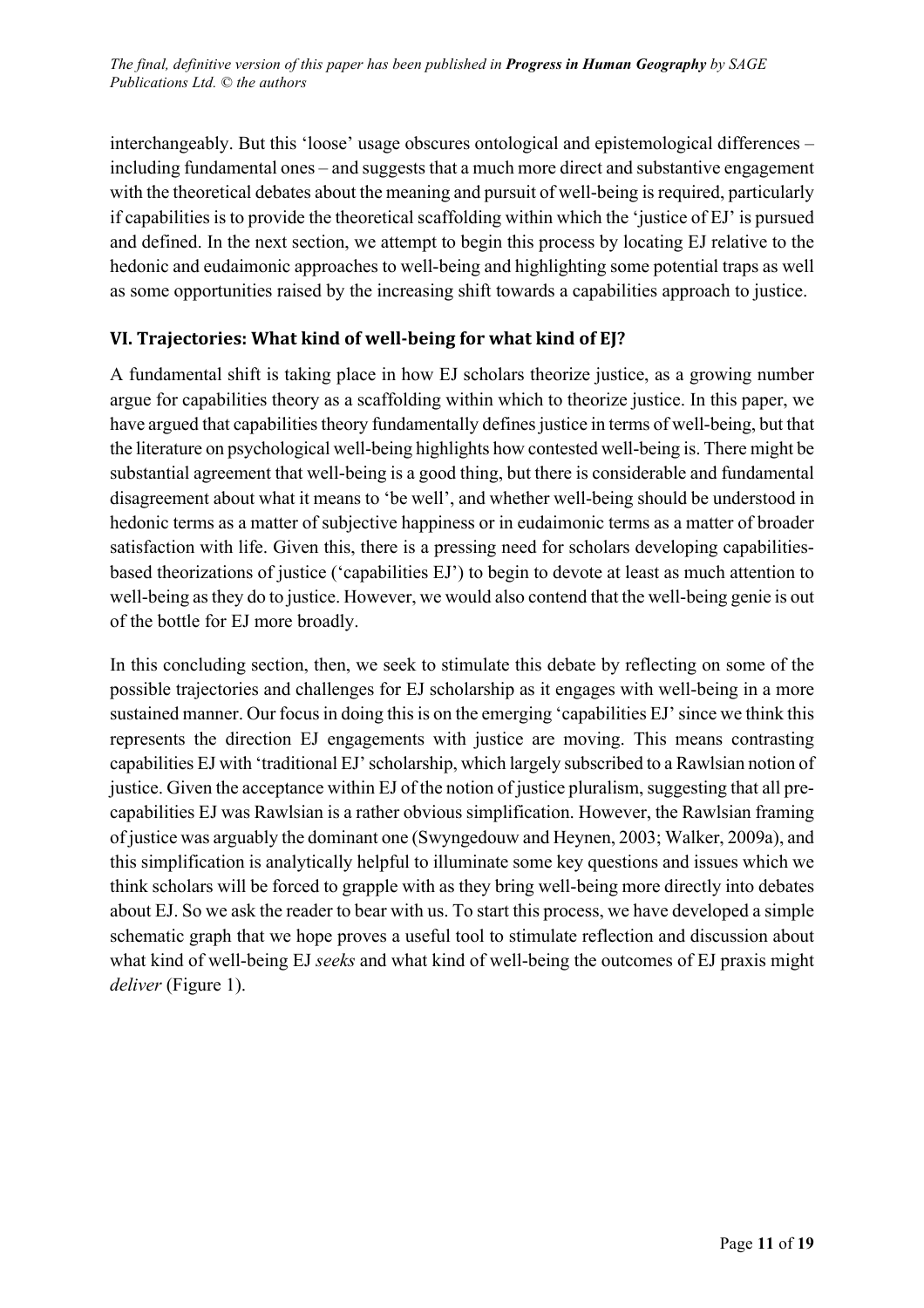

Increasing opportunity for eudaimonic well-being

### **Figure 1: What kind of well-being for what kind of environmental justice?**

Our starting point is that well-being of some form is a desired outcome of any theory of justice, and that—notwithstanding the complex relationship between them—eudaimonia and hedonia are the dominant theorizations of psychological well-being. So if the chart represents opportunity for well-being, for the purposes of analytical simplicity we can divide it into four quadrants. Having done this, our first observation is that the bottom left quadrant is a deleterious outcome: if justice delivers neither hedonic *nor* eudaimonic well-being, it is a very meagre form of justice, not much to be desired. The basis of this is the same argument against a strict intrinsic egalitarianism, and the common analogy is given of the blind person – if equality demands that those with sight are deprived of it, then such an egalitarian principle is not likely to attract much support. We might similarly exclude from further consideration the top right quadrant, which would be a form of justice which maximises opportunity for *both* hedonic and eudaimonic well-being. Though this would be a highly desirable state of affairs, given the theoretical tensions between hedonia and eudaimonia and our practical knowledge of the scale and extent of existing injustices, it is likely to be unachievable.

This leaves a choice for scholars and activists (ourselves included!) between pursuing a justice which maximises the opportunity for hedonic well-being and one which maximises opportunity for eudaimonic well-being, visually represented in our diagram as the 'axis of key debates'. Seeking to maximise hedonic well-being is consistent with a notion of justice which gives primacy to the individual and their goals, and thus with the individualistic orientation of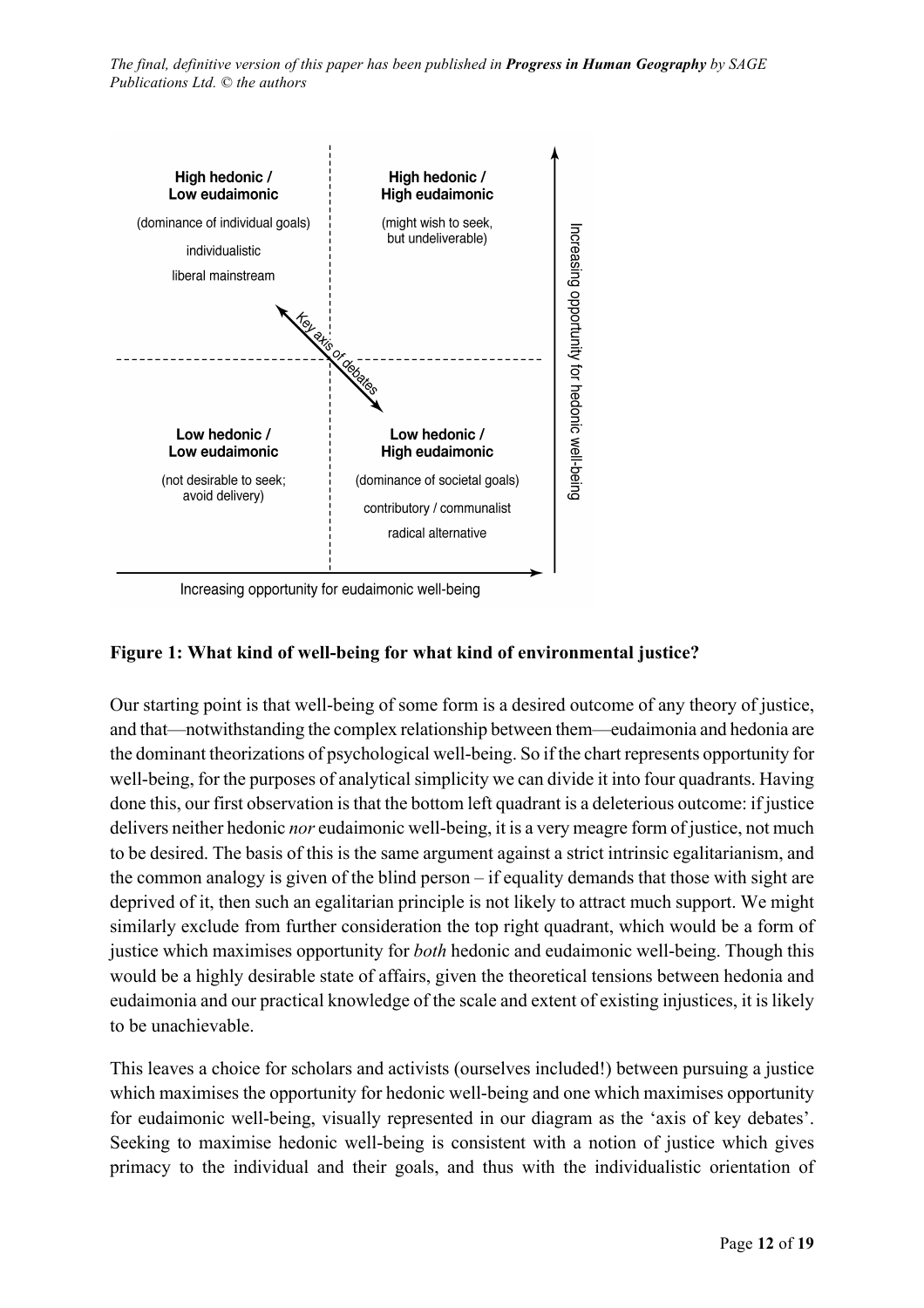contemporary liberal society. On the other hand, seeking to maximise eudaimonic well-being is consistent with a notion of justice which gives primacy to society and its collective goals. This is more contributory or communalist in orientation, and runs against the grain of contemporary society; it is more radical and alternative.

So what sort of well-being should EJ seek? Some scholars have recently argued that hedonic conceptions of well-being can be mobilized in support of pro-environmental action such as green consumerism (Soper, 2007), at least in part because "Hedonic research offers the possibility of decoupling growth in consumption from the improvement in well-being. It raises the prospect of decreasing pressures on consumption without a loss in the quality of life and hence of a sustainable economy." (O'Neill, 2006: 159). Indeed, the limited engagements with well-being in the 'traditional EJ' literature—the idea of economic well-being and the concern for health and well-being—both fit broadly within the hedonic tradition. In the former, well-being is seen as happiness, which in turn is explained as causally linked to one's ability to satisfy one's preference through having appropriate economic means for consumption. In the latter, well-being is understood as experiencing positive emotions or states of mind by virtue of good health. Of course, this post-hoc analysis must be tempered by the understanding that EJ scholarship never set out to formulate its justice claims in terms of well-being. Rather, its justice claims were grounded in the social contract. So when Bullard (1990) questioned the justice of where noxious environmental facilities were located, the injustice lay in their unequal distribution and particularly the fact that they were disproportionately located adjacent to poor black communities. Undoubtedly, the well-being of these communities was affected by this, but their well-being was in many senses secondary to the larger distributive inequality, and particularly the fact that this inequality could not be justified according to any accepted approach to justice. Quite the opposite, it ran directly counter to Rawls' 'maximin' principle.

Scholars developing the emerging capabilities EJ, by contrast, have formulated their justice claims in terms of ability to 'function'. As Schlosberg puts it in a recent intervention, "Being able to function is what is ethically significant, and injustice is found in the limitation of capabilities necessary for that functioning" (Schlosberg, 2012: 452). In framing justice in this way, scholars are more clearly framing well-being in eudaimonic terms than even Sen and Nussbaum do in the development of capabilities theory. For instance, Sen views happiness (which, confusingly, he sometimes calls 'subjective well-being') as one capability among many to be considered in assessing justice or injustice: "happiness is not the only thing we seek, or have reason to seek" (Sen, 2009: 277). So capabilities EJ is already pushing at the limits of capabilities theory's current engagement with well-being (Arneson, 2013). But it is eudaimonic in orientation, whereas traditional EJ is rather more ambivalent, but if anything has tended to implicitly understand wellbeing in hedonic terms. Yet, drawing on Holifield's (2004) case of how EJ was institutionalized into the US EPA's program to clean up hazardous waste sites, we might also reflect that though the US Government's strategies to bring EJ within a broader neoliberal paradigm were ultimately unsuccessful in totally 'normalizing' (or 'neutralizing') the EJ community, the attempt to do so was substantially aided by the fact the EJ movement never explicitly defined what it meant by well-being.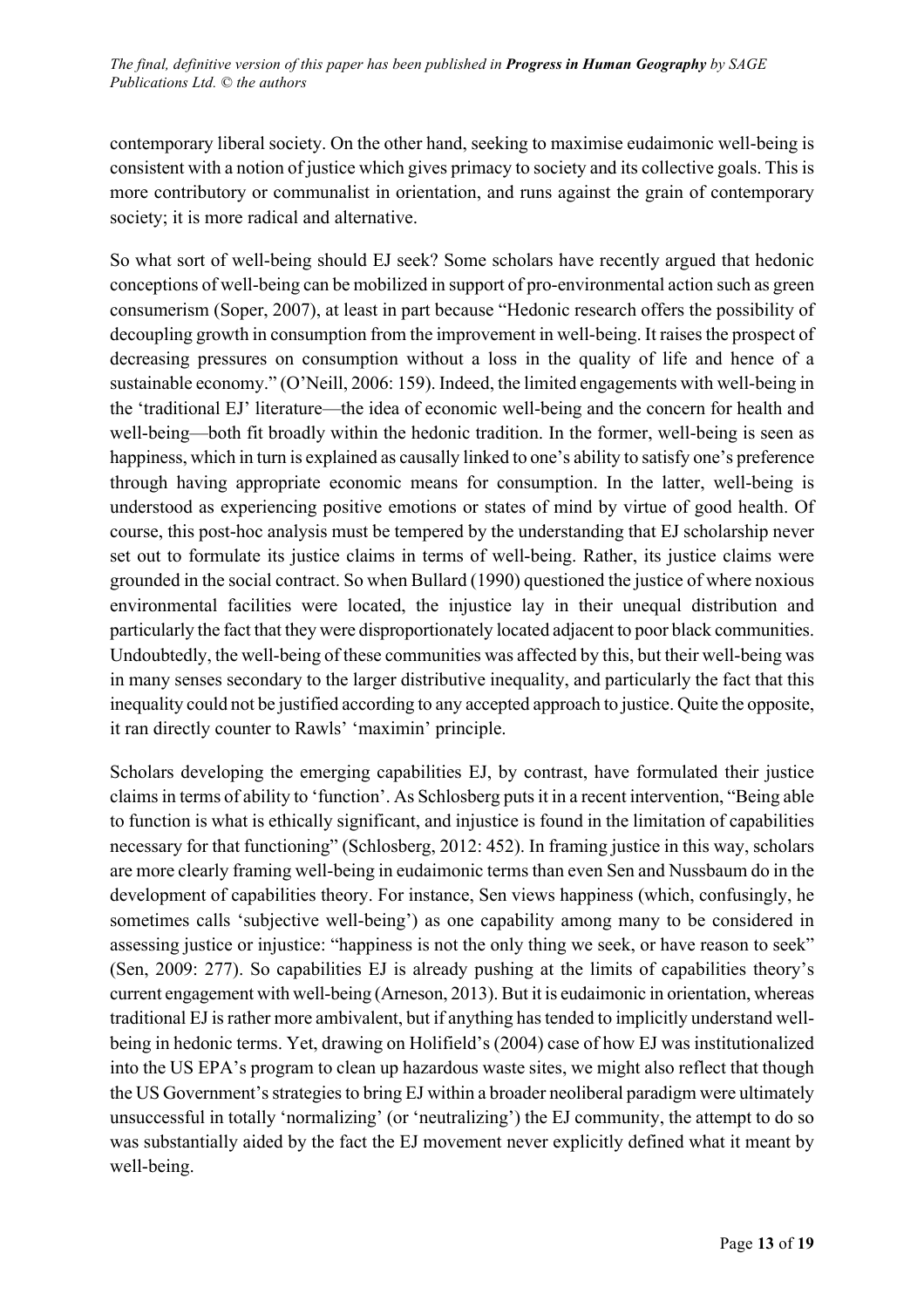Traditional EJ was always in danger of the co-opting influence of mainstream *justice* discourses, but where capabilities EJ has largely overcome this by more consciously (and conscientiously) defining justice, it seems that at present it is vulnerable to a similar process of co-option by mainstream *well-being* discourses. In setting out his capabilities approach (which on balance seems to have been more influential to EJ scholars than Nussbaum's), Sen deliberately leaves the conditions under which justice is achieved underspecified, and there is space within capabilities theory for well-being to be approached in hedonic terms, since the only guidelines it provides for justice is that people should be able to do things they have reason to value; to feel that their lives are valuable. Though capabilities EJ appears to consciously be adopting a eudaimonic conception of well-being, more work is required to clearly and carefully articulate this to circumvent attempts to co-opt it by emphasizing hedonic descriptors in assessing capabilities and functioning.

Despite its flaws, it was arguably the strength of the liberal social contract tradition which conferred on EJ a certain moral authority which was accepted by society more broadly, particularly as the movement developed in the USA. It gave scholars as scholar-activists a moral platform from which to speak out against injustices being experienced by others. But this position of moral authority is by no means secure for capabilities EJ, because with notions of well-being the ultimate goal of capabilities theory, even if we adopt the broader framing of community capabilities advocated by Schlosberg and Walker, it would seem particularly critical to have the community (or communities) suffering injustice politically mobilized to provide a moral basis for claims of injustice. A failure to mobilize, or indeed a more basic failure of claimants to articulate how their well-being is being circumscribed by a lack of capabilities, becomes much more theoretically problematic with capabilities EJ, since capabilities theory understands justice in only comparative terms, not transcendental ones. Whether or not it is *practically* problematic is harder to ascertain.

However, in the 'classic' local-scale EJ case of a poor black community living adjacent to a noxious environmental facility (discussed above), a Rawlsian framing of justice provides a clear account of both what the problem is (inequality, maldistribution of an environmental 'bad') and how it should be addressed (compensating benefits to the least advantaged). A capabilities framing of justice, by contrast, raises a series of questions which must be answered in order to establish the basis of the normative claim: What is the condition of the community in question? How do they feel that their well-being is impacted by the facility? What is the best functioning of the community in question? How is the functioning of the community affected by the facility? Likewise at the international scale, if we consider debates about climate justice, a Rawlsian framing of justice provides a clear rationale for action to protect those who are both least responsible and likely to be most severely affected. We think capabilities provides a much more theoretically attractive basis for taking action on climate change, including the kind of 'justice' actions essential for proper climate change adaptation (Schlosberg, 2012), but it also requires mobilizing both a complex academic vocabulary and a diverse affected community.

So the political mobilization of the 'affected community' is thus much more important to establish the normative validity of a capabilities-based claim of injustice than a social contractbased claim, where scholar-activists could speak on behalf of communities from the perspective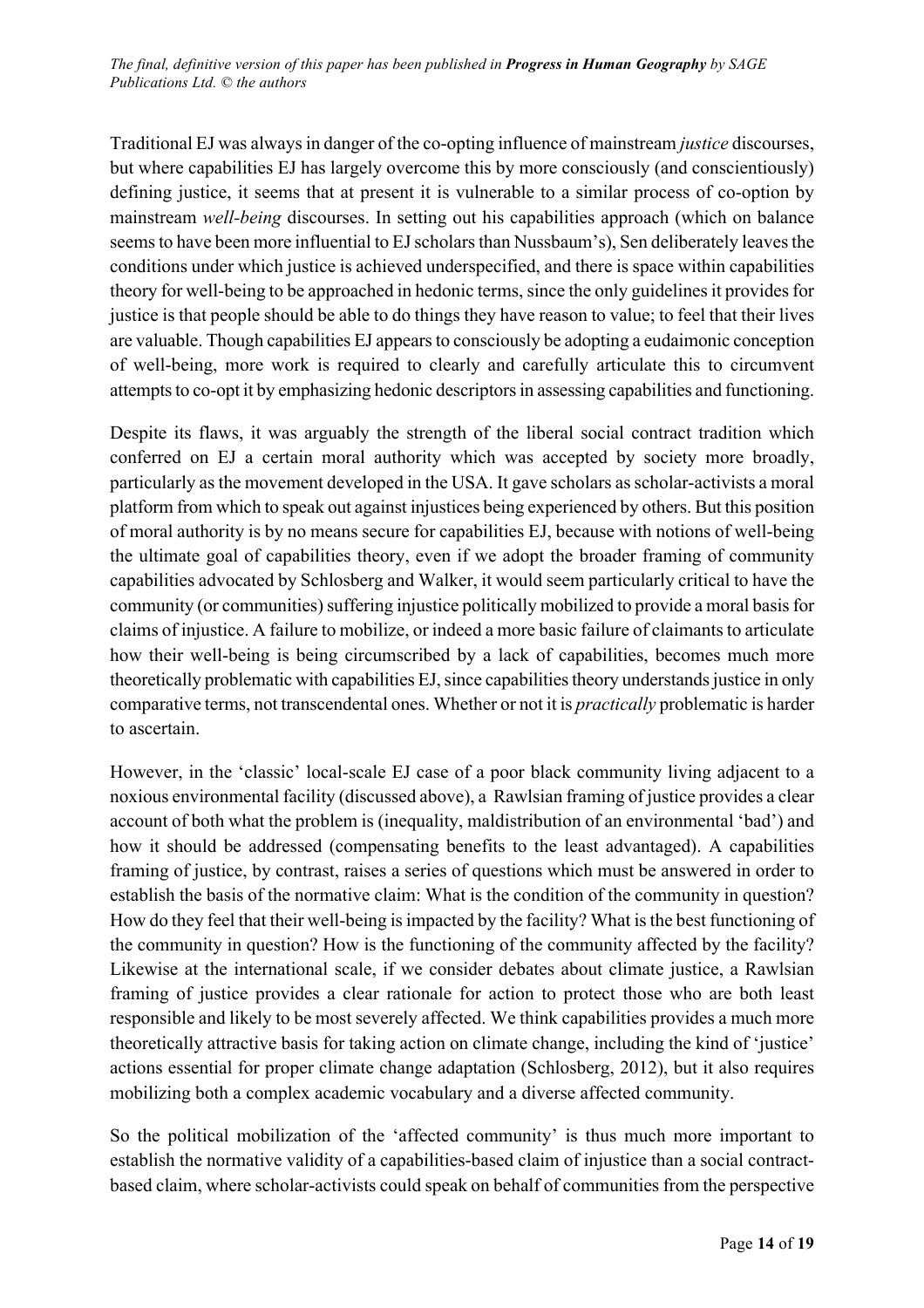of recognized normative positions. This renewed need to go back to the community as the claimants for justice could, on balance, be a positive thing for EJ scholars. However, it is accompanied by an increasing specificity in the 'justice' of EJ which could limit the political purchase of EJ arguments, particularly at scales greater than the local where consensus is much harder to achieve. Though it is outwith the remit of this paper, this suggests that some more refined thinking is required on the scalar implications of the way both justice and well-being are framed within EJ scholarship.

Geographers, of course, are well placed to contribute to a better understanding of how scale affects notions of well-being such as those introduced in this paper, which at present focus almost exclusively on the individual, personal scale. For instance, scholars could think through the implications of different scalar perspectives on the way well-being is framed, and develop ways to reduce the primacy of the individual in capabilities theory. In doing so, we hope they might also to develop new indicators of in/justice—ways of determining how just or unjust a policy, programme or existing socio-natural arrangement is—which build on the insights of both justice pluralism and capabilities theory. This will inevitably involve a process of mutual dialogue with normative and philosophical theory like that called for by Olson and Sayer (2009: 193), who argue that geography's command of the empirics of uneven development can "contribute to philosophical considerations of equality and wellbeing, just as a more thorough engagement with moral philosophy and with normative reasoning can improve the quality of our geographical work by sharpening our language and categories and exposing our assumptions to mutual critique".

EJ epitomises the tension at the heart of any radical normative project: its radical aspirations constantly come up against the constraints of what is politically possible to mainstream society. Indeed, this tension was in many senses the prompt which catalysed the recent shift to capabilities theory, which is more plural and more comparative, than Rawlsian justice ever was. But scholars must support the incipient capabilities EJ with a conscious and nuanced theorization of wellbeing, since if justice is achieved when people are able to live lives they consider worthwhile, then the way well-being is defined and the way it is protected from co-option will be fundamental to the kind of justice which a capabilities EJ ends up delivering.

<sup>|&</sup>lt;br>i  $\frac{1}{1}$  In the hedonic psychological literature, happiness is defined in terms of the absence of negative affect. This is rather different from the way affect is understood in the substantial body of geographical scholarship on 'affective' or emotional geographies which uses the same term and generally understands affect as "a quality of life that is beyond cognition and always interpersonal. It is, moreover, inexpressible: unable to be brought into representation" (Pile, 2010: 8; see also Thein, 2005). Some boundary crossing work between geographical and psychological understandings of 'affect' would certainly be productive. For example examining the extent to which (geographical) affect and types of well-being are similar is an area ripe for further investigation. However, that is not the focus of this paper, and because of the potential for misunderstandings, we have avoided using the term affect in this paper.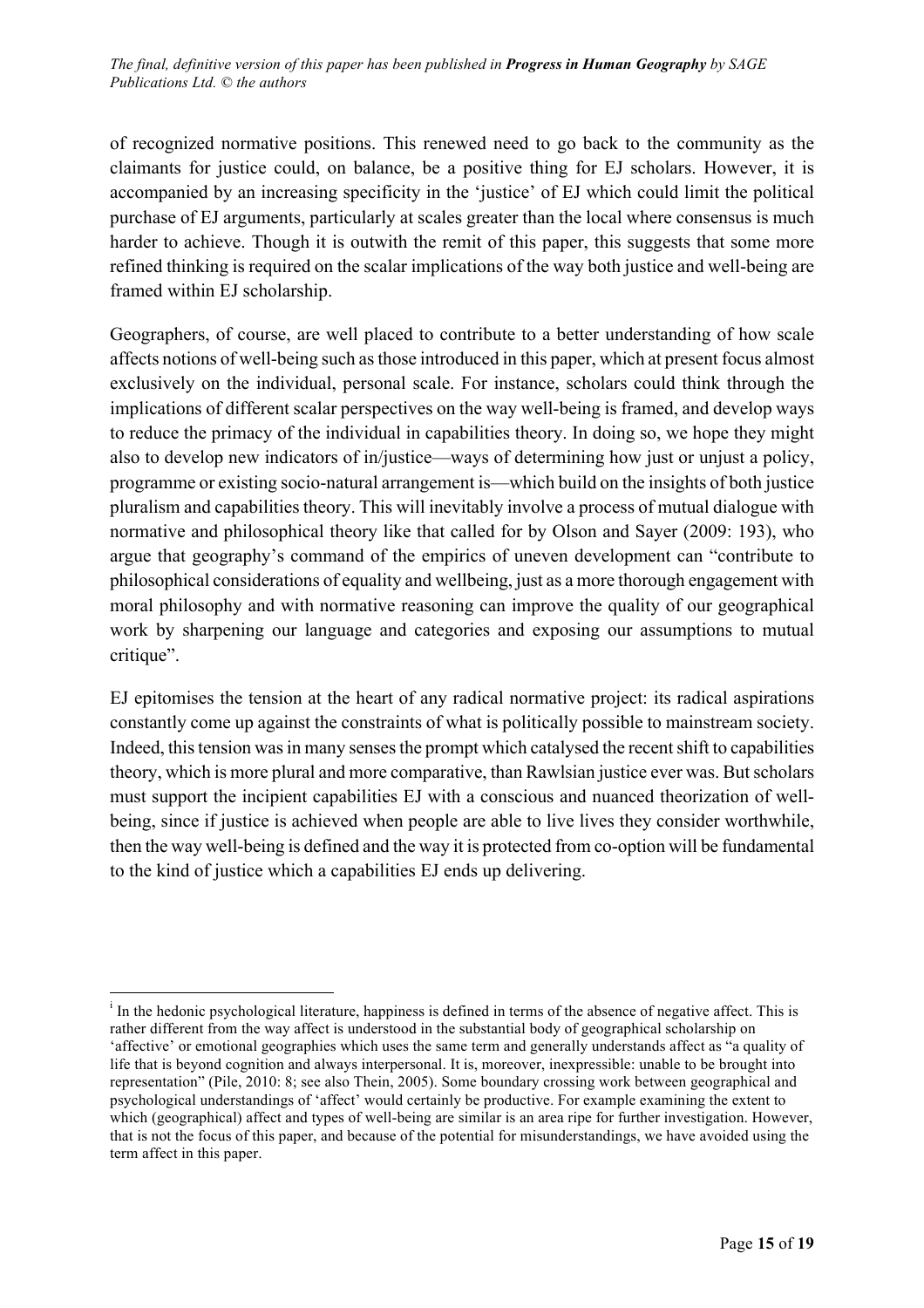# *References*

- Adger WN. (2002) Inequality, environment, and planning. *Environment and Planning A* 34: 1716-1719.
- Agyeman J, Bullard RD and Evans B (eds). (2003) *Just Sustainabilities: Development in an Unequal World,* Cambridge MA: MIT Press.
- Albrecht SL. (1995) Equity and Justice in Environmental Decision Making: A Proposed Research Agenda. *Society & Natural Resources* 8: 67-72.
- Andrews GJ, Chen S and Myers S. (2014) The 'taking place' of health and wellbeing: towards non-representational theory. *Social Science & Medicine*: 210-222.
- Arneson RJ. (2013) From primary goods to capabilities to well-being. *Critical Review of International Social and Political Philosophy* 16: 179-195.
- Atkinson S. (2013) Beyond Components of Wellbeing: The Effects of Relational and Situated Assemblage. *Topoi* 32: 137-144.
- Atkinson S and Joyce KE. (2011) The place and practices of well-being in local governance. *Environment and Planning C: Government and Policy* 29: 133-148.
- Ballet J, Koffi J-M and Pelenc J. (2013) Environment, justice and the capability approach. *Ecological Economics* 85: 28-34.
- Barnett C. (2011) Geography and ethics: Justice unbound. *Progress in Human Geography* 35: 246-255.
- Bina O and Vaz SG. (2011) Humans, environment and economies: from vicious relationships to virtuous responsibility. *Ecological Economics* 72: 170-178.
- Blanchflower DG and Oswald AJ. (2008) Is well-being U-shaped over the life cycle? *Social Science & Medicine* 66: 1733-1749.
- Bourke L and Geldens PM. (2007) Subjective Well-Being and its Meaning for Young People in a Rural Australian Center. *Social Indicators Research* 82: 165-187.
- Bullard RD. (1990) *Dumping in Dixie: Race, Class, and Environmental Quality,* Boulder (Colorado): Westview press.
- Christopher JC. (1999) Situating Psychological Well-Being: Exploring the Cultural Roots of Its Theory and Research. *Journal of Counseling & Development* 77: 141-152.
- Cutter SL. (1995) Race, class and environmental justice. *Progress in Human Geography* 19: 111-122.
- Debbané A-M and Keil R. (2004) Multiple Disconnections: Environmental Justice and Urban Water in Canada and South Africa. *Space and Polity* 8: 209-225.
- Di Chiro G. (1996) Nature as Community: The Convergence of Environment and Social Justice. In: Cronon W (ed) *Uncommon Ground: Rethinking the Human Place in Nature.* New York: W. W. Norton & Company, 298-320.
- Diener E and Biswas-Diener R. (2008) *The science of optimal happiness,* Boston: Blackwell.
- Diener E, Lucas R and Scollon CN. (2006) Beyond the hedonic treadmill: Revising the adaptation theory of well-being. *American Psychologist* 61: 305-314.
- Diener E, Suh EM, Lucas RE and Smith HL. (1999) Subjective Well-Being: Three Decades of Progress. *Psychological Bulletin* 125: 276-302.
- Dodds S. (1997) Towards a 'science of sustainability': Improving the way ecological economics understands human well-being. *Ecological Economics* 23: 95-111.
- Ferraro E and Reid L. (2013) On sustainability and materiality: Homo faber, a new approach. *Ecological Economics* 96: 125-131.
- Fleuret S and Atkinson S. (2007) Wellbeing, health and geography: A critical review and research agenda. *New Zealand Geographer* 63: 106-118.
- Forsyth T. (2014) Climate justice is not just ice. *Geoforum* 54: 230-232.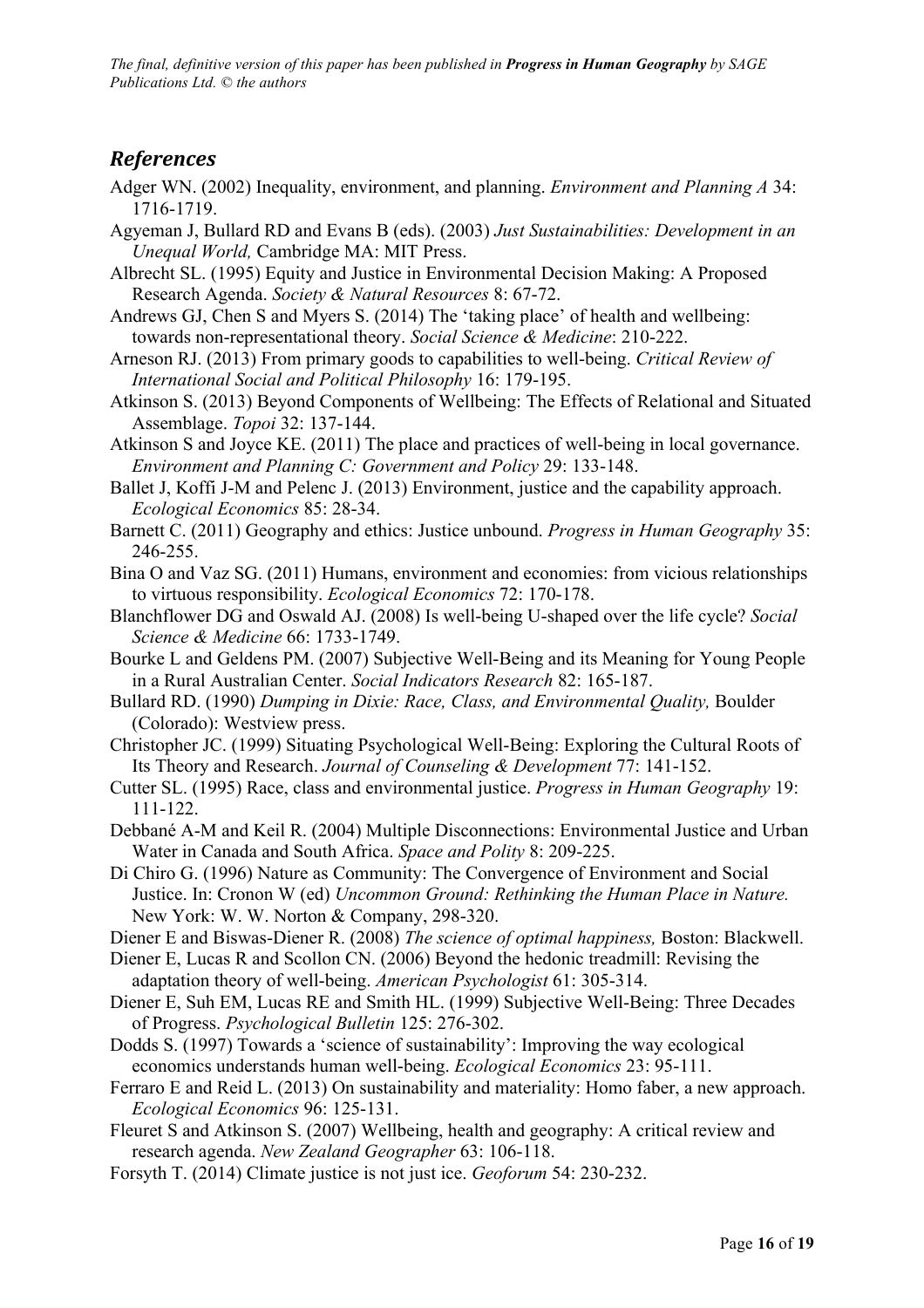Fraser N. (1997) *Justice Interruptus: Critical Reflections on the "Postsocialist" Condition,*  New York: Routledge.

Fraser N. (2000) Rethinking Recognition. *New Left Review* 3: 107-120.

- Frey BS and Stutzer A. (2005) Happiness research: state and prospects. *Review of Social Economy* 63: 207-228.
- Harvey D. (1996) *Justice, Nature and the Geography of Difference,* Cambridge MA: Blackwell Publishers.
- Haughton G. (1999) Environmental Justice and the Sustainable City. *Journal of Planning Education and Research* 18: 233-243.
- Holifield R. (2004) Neoliberalism and environmental justice in the United States environmental protection agency: Translating policy into managerial practice in hazardous waste remediation. *Geoforum* 35: 285-297.
- Holifield R, Porter M and Walker G. (2009) Spaces of Environmental Justice: Frameworks for Critical Engagement. *Antipode* 41: 591-612.
- Holland B. (2008) Justice and the Environment in Nussbaum's "Capabilities Approach": Why Sustainable Ecological Capacity Is a Meta-Capability. *Political Research Quarterly* 61: 319-332.
- Holland B. (2014) *Allocating the Earth: A Distributional Framework for Protecting Capabilities in Environmental Law and Policy,* Oxford: Oxford University Press.
- Honneth A. (2004) Recognition and Justice: Outline of a Plural Theory of Justice. *Acta Sociologica* 47: 351-364.
- Huta V and Ryan RM. (2009) Pursuing Pleasure or Virtue: The Differential and Overlapping Well-Being Benefits of Hedonic and Eudaimonic Motives. *Journal of Happiness Studies* 11: 735-762.
- Jaggar AM. (2006) Reasoning About Well-Being: Nussbaum's Methods of Justifying the Capabilities. *The Journal of Political Philosophy* 14: 301-322.
- Kearns RA. (2014) The health in "life's infinite doings": A response to Andrews et al. *Social Science & Medicine* 115: 147-149.
- Kesebir P and Diener E. (2008) In Pursuit of Happiness: Empirical Answers to Philosophical Questions. *Perspectives on Psychological Science* 3: 117-125.
- Layard R. (2005) *Happiness Lessons from a New Science,* London: Allen Lane-Penguin Books.
- Linley PA, Maltby J, Wood AM, Osborne G and Hurling R. (2009) Measuring happiness: The higher order factor structure of subjective and psychological well-being measures. *Personality and Individual Differences* 47: 878-884.
- Martin A. (2013) Global environmental in/justice, in practice: introduction. *The Geographical Journal* 179: 98-104.
- Mathews G and Izquierdo C. (2009) *Pursuits of happiness: well-being in Anthropological Perspective,* Oxford: Berghahn Books.
- Mohai P, Pellow DN and Roberts JT. (2009) Environmental Justice. *Annual Review of Environment and Resources* 34: 405-430.
- Nussbaum MC. (2006) *Frontiers of justice: disability, nationality, species membership,*  Cambridge MA: The Belknap Press.
- O'Neill J. (2006) Citizenship, Well-Being and Sustainability: Epicurus or Aristotle? *Analyse & Kritik* 28: 158-172.
- O'Neill J. (2008) Happiness and the Good Life. *Environmental Values* 17: 125-144.
- Olson E and Sayer A. (2009) Radical Geography and its Critical Standpoints: Embracing the Normative. *Antipode* 41: 180-198.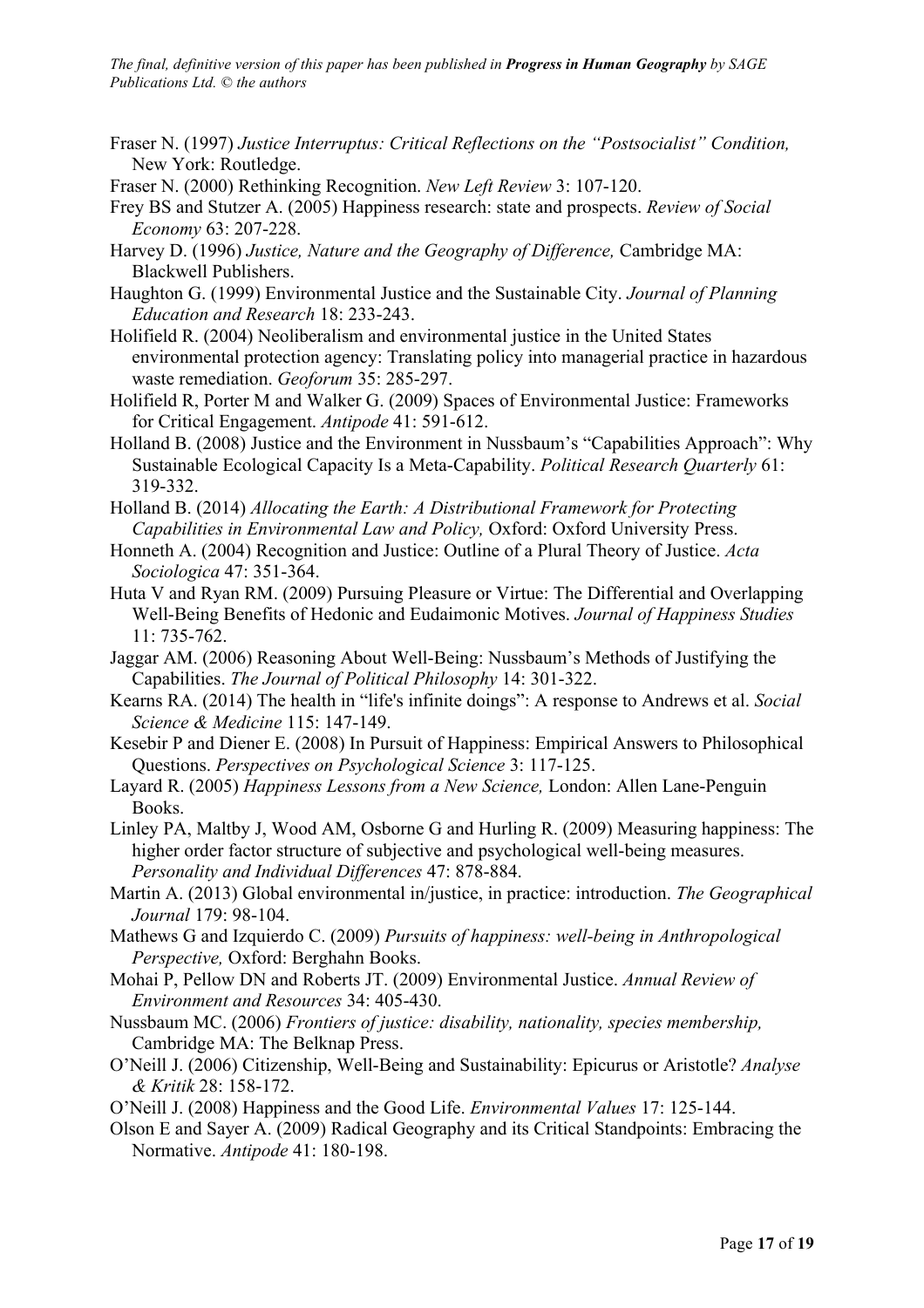- Pavot W and Diener E. (1993) Review of the Satisfaction With Life Scale. *Psychological Assessment* 5: 164-172.
- Pearce JR, Richardson EA, Mitchell RJ and Shortt NK. (2010) Environmental justice and health: the implications of the socio-spatial distribution of multiple environmental deprivation for health inequalities in the United Kingdom. *Transactions of the Institute of British Geographers* 35: 522-539.
- Pile S. (2010) Emotions and affect in recent human geography. *Transactions of the Institute of British Geographers* 35: 5-20.
- Rawls J. (1999) *A Theory of Justice,* Cambridge MA: Harvard University Press.
- Ryan RM and Deci EL. (2001) On Happiness and Human Potentials: A Review of Research on Hedonic and Eudaimonic Well-Being. *Annual Review of Psychology* 52: 141-166.
- Ryff CD, Singer B and Love GD. (2004) Positive health: connecting well-being with biology. *Philosophical Transactions of the Royal Society B* 359: 1383-1394.
- Ryff CD and Singer BH. (2008) Know Thyself and Become What You Are: A Eudaimonic Approach to Psychological Well-Being. *Journal of Happiness Studies* 9: 13-39.

Sagoff M. (2008) *The Economy of the Earth: Philosophy, Law, and the Environment,*  Cambridge: Cambridge University Press.

- Schlosberg D. (2004) Reconceiving Environmental Justice: Global Movements And Political Theories. *Environmental Politics* 13: 517-540.
- Schlosberg D. (2007) *Defining Environmental Justice: Theories, Movements, and Nature,*  Oxford: Oxford University Press.
- Schlosberg D. (2012) Climate Justice and Capabilities: A Framework for Adaptation Policy. *Ethics & International Affairs* 26: 445-461.
- Schlosberg D. (2013) Theorising environmental justice: the expanding sphere of a discourse. *Environmental Politics* 22: 37-55.
- Schlosberg D and Carruthers D. (2010) Indigenous Struggles, Environmental Justice, and Community Capabilities. *Global Environmental Politics* 10: 12-35.
- Schwanen T and Atkinson S. (2015) Geographies of wellbeing: an introduction. *The Geographical Journal* 181: 98-101.
- Sen A. (1993) Capability and Well-Being. In: Sen A and Nussbaum MC (eds) *The Quality of Life.* Oxford: Clarendon Press, 30-54.
- Sen A. (2009) *The Idea of Justice,* London: Allen Lane.
- Sen A and Nussbaum MC (eds). (1993) *The Quality of Life,* Oxford: Clarendon Press.
- Soper K. (2007) Re-thinking the 'Good Life': The citizenship dimension of consumer disaffection with consumerism. *Journal of Consumer Culture* 7: 205-229.
- Swyngedouw E and Heynen NC. (2003) Urban Political Ecology, Justice and the Politics of Scale. *Antipode* 35: 898-918.
- Sze J and London JK. (2008) Environmental Justice at the Crossroads. *Sociology Compass* 2: 1331-1354.
- Thein D. (2005) After or beyond feeling? A consideration of affect and emotion in geography. *Area* 37: 450-454.
- Tiberius V. (2004) Cultural differences and philosophical accounts of well-being. *Journal of Happiness Studies* 5: 293-314.
- Tucker I. (2011) Psychology as Space: Embodied Relationality. *Social and Personality Psychology Compass* 5: 231-238.
- Walker G. (2009a) Beyond Distribution and Proximity: Exploring the Multiple Spatialities of Environmental Justice. *Antipode* 41: 614-636.
- Walker G. (2009b) Environmental Justice and Normative Thinking. *Antipode* 41: 203-205.